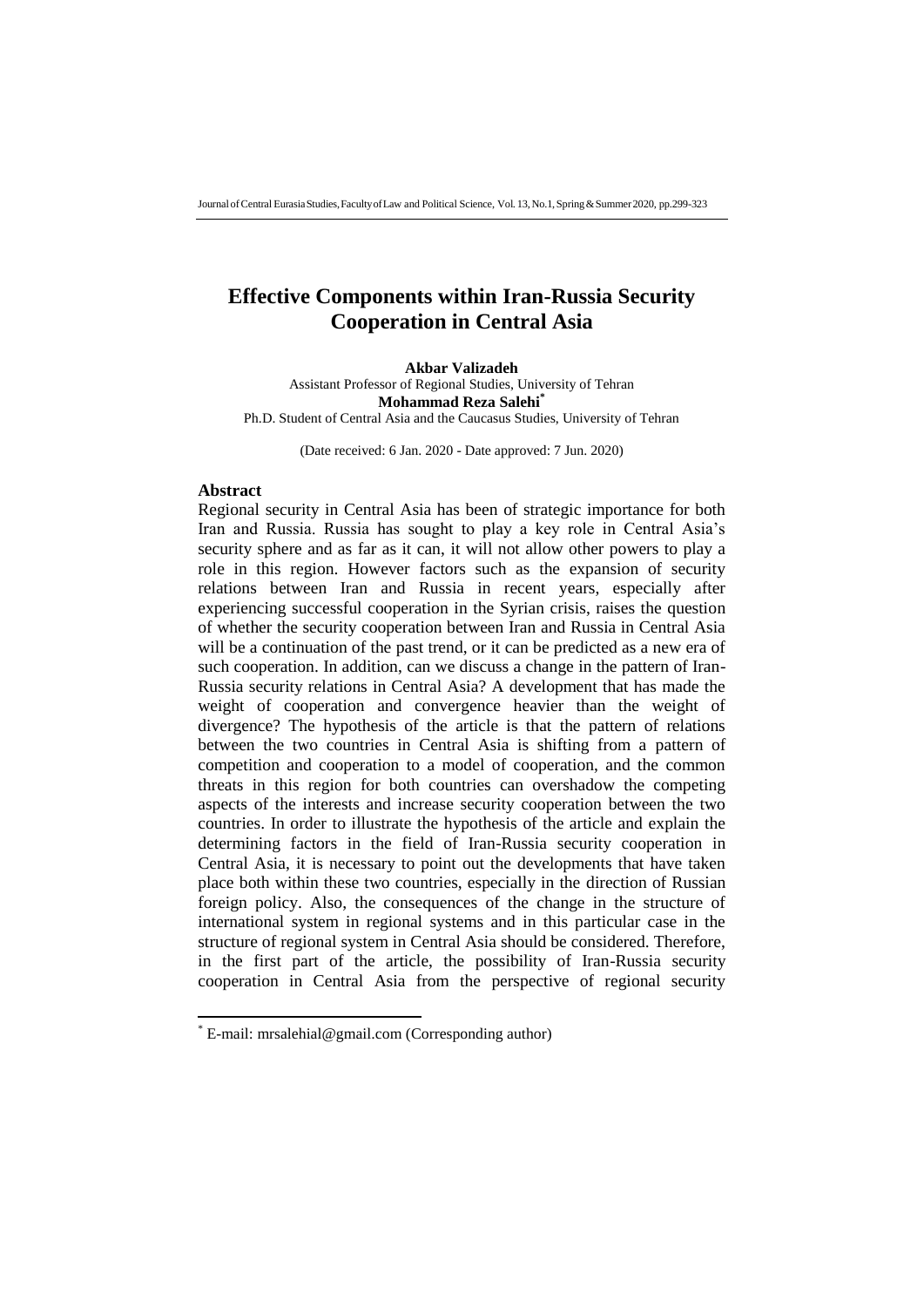complex theory and then in the context of changing the dominant approach in Russian foreign policy is examined. It is noted that the weight of cooperation and convergence has increased, and while in the three decades after the collapse of the Soviet Union, the pattern of competition and cooperation has dominated the relations between the two countries; With the recent developments at the domestic, regional and international levels, we are witnessing a decrease in the aspect of competition in these relations and an increase in cooperation.

In order to study the relations between Iran and Russia and the cooperation of these two countries in Central Asia, it is necessary to examine the interests of these two countries in the region and how they interact with each other to achieve their national interests. In this regard, national interests should be categorized in terms of parallel-common and conflicting interests. The question now is whether it is possible to vote for a shift in the balance of divergent and convergent interests in Iran-Russia relations, and whether, in fact, there has been a turning point in Iran-Russia relations in Central Asia. In this regard, we should mention the geopolitical convergence against the geo-economic divergence of Iran and Russia in Central Asia; In other words, these two seemingly conflicting factors in Iran-Russia relations have always existed in the post-Soviet period.

Regarding Iran-Russia relations in Central Asia, it can be said that although the two countries have common interests in the field of geopolitics with the aim of maintaining stability in this region, in the field of geoeconomics, they are considered rivals and Moscow has tried to prevent Iran's economic influence in the region as much as possible. This pattern of competition and cooperation is changing; As a result of Western pressures and hostile US policies, Iran has pursued the policy of "looking the east", and therefore, in the field of geo-economics, has turned to increase cooperation and convergence with Russia. Cooperation through platform of the North-South international corridor and Iran's desire to join the Eurasian Economic Union has been among the most important developments in this field, which has led to a pattern of cooperation.

Russia-Iran security cooperation in Central Asia can be analyzed in terms of Iran's growing influence in the Middle East. Russia is well aware that Iran, as a rising regional power, can also play a major role in the stability or instability of Central Asian region, and therefore cooperation with Iran can be a way to maintain the direction of regional policy in favor of its own stability. Thus, maintaining regional order in Central Asia with Iran can give Moscow more confidence to maintain its interests.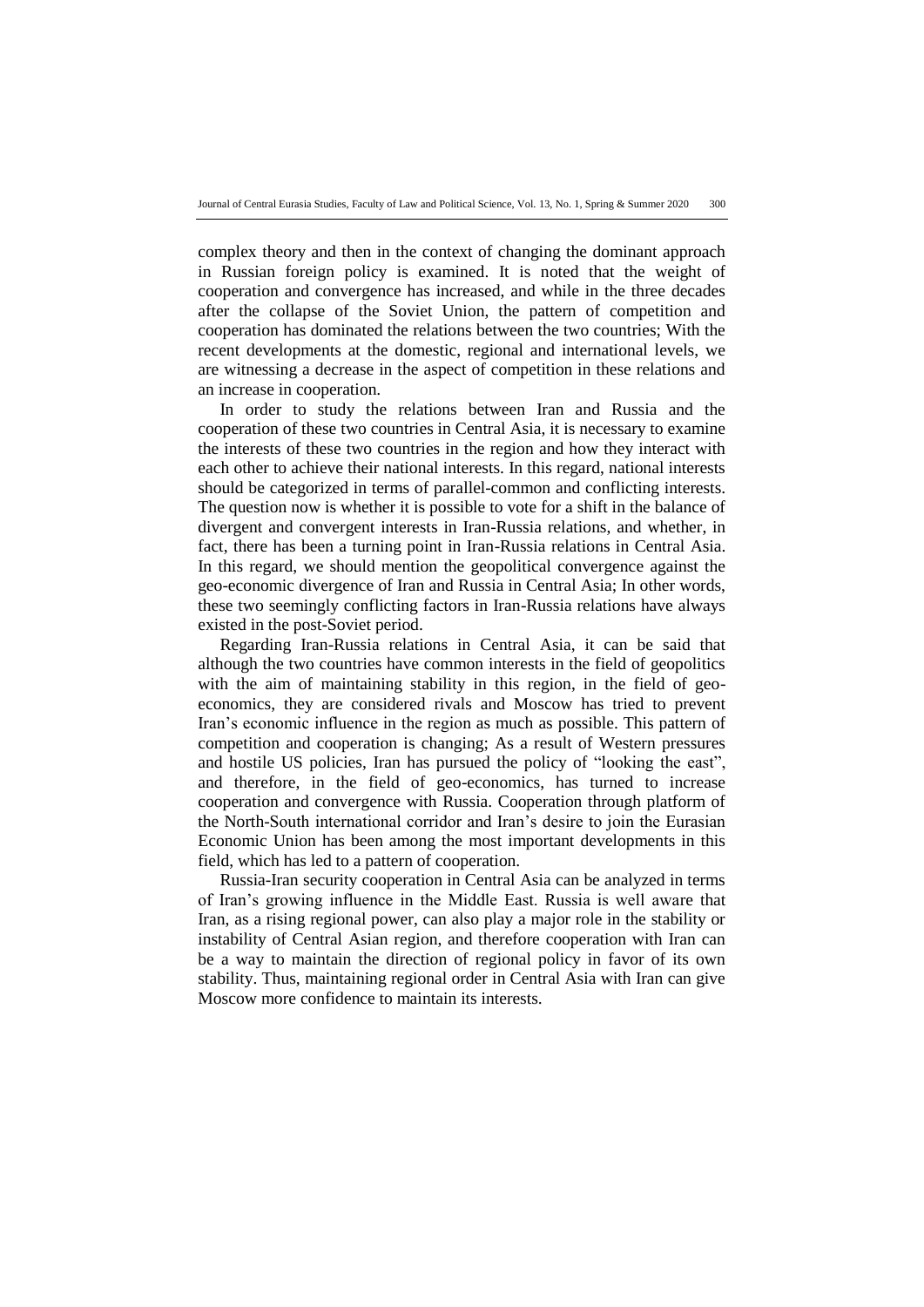Iran and Russia are in a new era of security cooperation with each other in Central Asia and beyond, which is different from previous periods in several ways. On the one hand, the structure of the regional system in Central Asia has changed in such a way that Russia in the geopolitical and China in the geo-economics spheres have become the two dominant powers in the region, and thus the regional security complex in Central Asia has become dominated by the two great powers, and as a result, there is less room for the West to exert influence in the region including the United States. This development should be placed alongside the concept of "looking the east" in Iran's foreign policy, which, under the influence of US hostile policies and sanctions, has strengthened the option of turning to Russia and China.

Iran has proven to consider Russia's interests in the region, and unlike the first decade after the collapse of the Soviet Union, Russia and the republics of Central Asia's perception toward Iran as a threat to the stability of the region has softened. On the other hand, Russia, driven from the West, has sought to establish an independent identity as a Eurasian state, and therefore cooperation with Iran, as an influential regional power in Central Asia, has become particularly important in establishing its regional dominance. In general, it can be said that the pattern of Iran-Russia relations in Central Asia is changing from a pattern of simultaneous competition and cooperation to more of a pattern of cooperation and convergence. In the new model, we see that the two countries, unlike in the past, while maintaining geopolitical harmony in the region, have also tended toward geo-economic cooperation.

**Keywords:** Central Asia, Eurasianism, Iran, Regional Security Complex, Russia, Security Cooperation.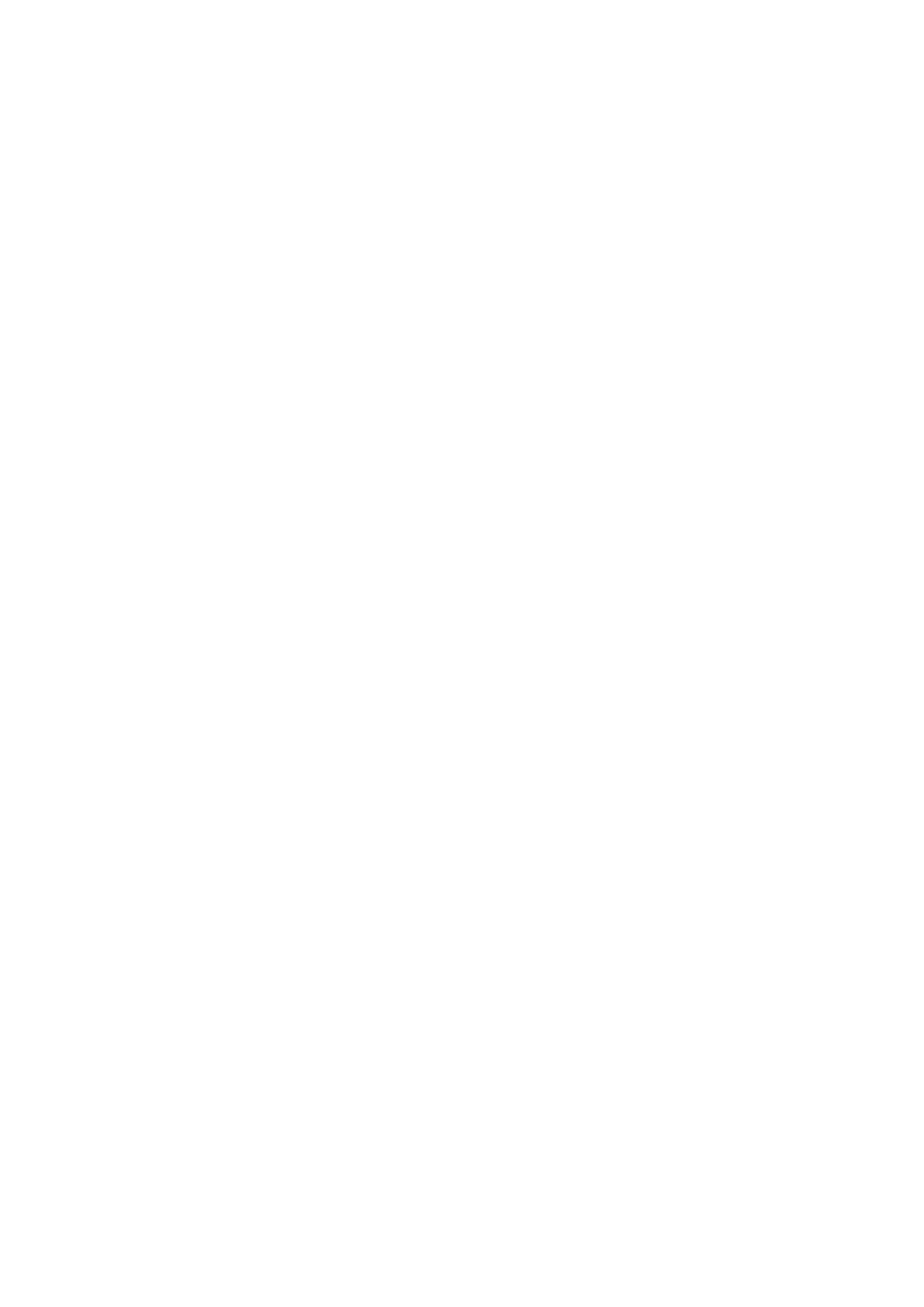# **مؤلفههاي تأثيرگذار بر همکاري امنيتی ایران و روسيه در آسياي مركزي**

**اكبر ولیزاده** استادیار مطالعات منطقهای، دانشگاه تهران **محمدرضا صالحی** دانشجوی دکتری مطالعات آسیای مرکزی و قفقاز، دانشگاه تهران )تاریخ دریافت: -6931/61/61 تاریخ تصویب: 6933/19/61(

## **چکيده**

گسترش روابط امنیتی ایران و روسیه در سالهای اخیر و بهویژه پس از تجربۀ همکاری موفق در بحران سوریه، مورد توجه صاحب نظران سیاسی است. با توجه به این مسئله و اهمیتـی کـه وضـعیت امنیتـی آسیای مرکزی برای روسیه و ایران دارد، این پرسش مطرح میشود که همکاری امنیتی ایئران و روسئیه در این منطقه ادامۀ روند گذشته خواهد بود، یا اینکه میتوانیم پیشبینی کنیم، شاهد دورۀ نوینی از ایئن نوع همکاری باشیم؟ به عالوه، آیا میتوان از تحول در الگوی روابط امنیتی ایئران و روسئیه در آسئیای مرکزی سخن گفت؛ تحولی که وزنۀ همکاری و همگرایی را بر وزنۀ واگرایی سنگینتئر کئرده اسئت؟ فرضیۀ نوشتار این است که الگوی روابط دو کشـور از الگـوی رقابـت و همکـاری بـهسـوی الگـوی همکاری در حال تغییر است. در واقع، منافع ایران و روسیه در حئوزۀ امنیتئی آسئیای مرکئزی، وجئوه جدایی و پیوند دارد. با این وجود، تهدیدهای مشترك در این منطقه برای هر دو کشئور، مئی توانئد بئر جنبههای متعارض و رقابتی منافع سایه بیندازد و افزایش همکاری امنیتی میان دو طرف را منجر شود. با هدف تبیین فرضیۀ این نوشتار، ابتدا ساختار نظام منطقهای در آسیای مرکزی از دیدگاه نظریۀ مجموعـۀ امنیتی منطقهای را بیان میکنیم؛ سپس به تغییر در نگرش سیاست خارجی روسیه از اروآتالنتیکگرایئی به اوراسیاگرایی اشاره میکنیم. سرانجام، بحث روابط و همکاری امنیتی ایران و روسیه در قالئب منئافع متقابل دو کشور در آسیای مرکزی را بررسی میکنیم.

## **واژگان اصلی**

آسیای مرکزی، اوراسیاگرایی، ایران، روسیه، مجموعۀ امنیت منطقهای، همکاری امنیتی.

E-mail: mrsalehial@gmail.com مسلول نویسندۀ

1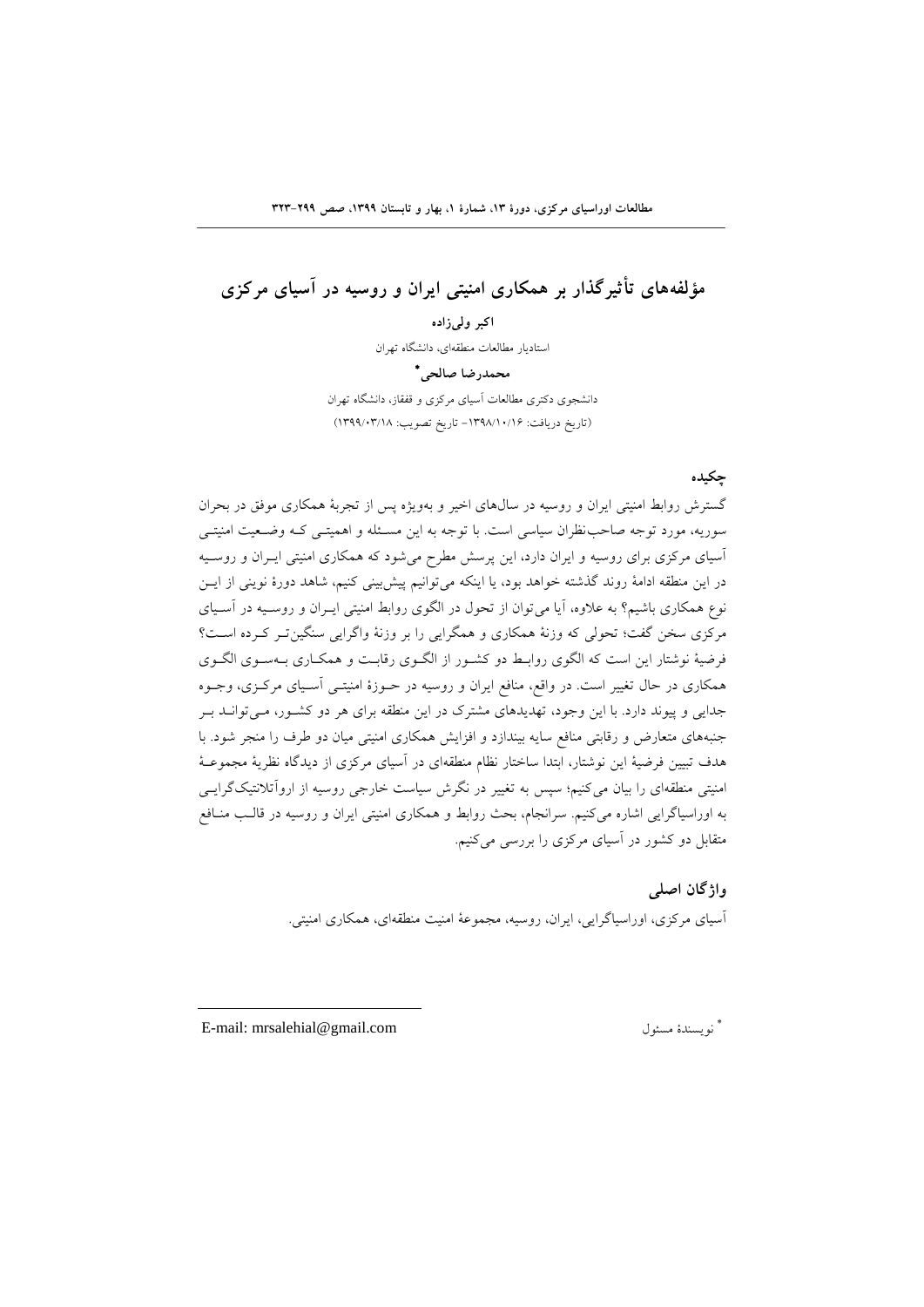**مقدمه**

در مورد روابط ایران و روسیه در آسیای مرکزی، می توان گفت هـر چنـد دو کشـور در حـوزۀ ژئوپهیتیک و با هدف حفظ ثبات در این منطقه منافع مشترك دارند، اما در حوزۀ ژئواکونومیک، رقیب یکدیگر محسوب میشوند و مسکو تا حد امکان کوشیده است از نفئو اقتصئادی ایئران در منطقه جهوگیری کند. این الگوی رقابت و همکاری در حال تغییر است؛ بهگونهای که ایئران در نتیجۀ فشارهای غرب و سیاستهای خصمانۀ آمریکا، سیاسئت نگئاه بئه شئر را در پئیش گرفته است. بنابراین در حوزۀ ژئواکونومیک نیز به همکاری و همگرایی بئا روسئیه روی آورده است. همکاری در قالب راهگذر بین|لمللی شمالجنوب و تمایل ایران برای پیوستن به اتحادیـهٔ اقتصادی اوراسیایی از مهمترین تحولها در این حوزه بئوده اسئت کئه موجئب تغییئر الگئوی پیشگفته به الگوی همکاری بوده است.

برای بررسی عاملهای اثرگذار و تعیینکننده در زمینئۀ همکئاری ایئران و روسئیه در آسئیای مرکزی باید به تحولهایی اشاره کنیم که هم در داخل این دو کشئور و بئه ویئژه در جهئت گیئری سیاست خارجی روسـیه رخ داده اسـت و هــم پیامــدهایی کــه ناشــی از تغییــر در ســاختار نظــام بینالمهل در نظامهای منطقهای و در این مورد خاص در ساختار نظام منطقهای در آسیای مرکئزی پدید آمده است. بنابراین در بخش نخست این نوشتار امکان همکاری امنیتئی ایئران و روسئیه در آسیای مرکزی را از دیدگاه نظریۀ مجموعۀ امنیتی منطقهای و پئس از آن، در نئارنوب تغییئر در رویکرد غالب در سیاست خارجی روسیه بررسی میکنیم. سپس به تغییرهئایی در الگئو ی روابئط ایران و روسیه اشاره میکنیم که وزنۀ همکاری و همگرایی را سنگینتر کردهنئد. در حئال ی کئه در سه دهه پس از فروپاشی اتحاد شوروی الگوی رقابت و همکاری بر روابط دو کشور حئاکم بئوده است؛ با تحولهای اخیر در سطوح داخهی، منطقهای و بینالمههی شاهد کمرنگشدن جنبۀ رقابئت در این روابط و پررنگشدن همکاری هستیم.

**چارچوب مفهومی**

در این بخش ساختار منطقهای در آسیای مرکزی و تغییر و تحولهایی را بیان مئی کنئیم کئه در دورۀ پساشوروی در ایـن منطقــه رخ داده اسـت. در ادامــه، مسـئلۀ اوراسـياگرايی در سياسـت خارجی روسیه را میکاویم.

**الف( نظریۀ مجموعۀ امنيتی منطقهاي و همکاري ایران و روسيه در آسياي مركزي** موضوع امنیت منطقهای با مطرحشدن منطقهگرایی نـوین پـس از فروپاشـی اتحـاد شـوروی از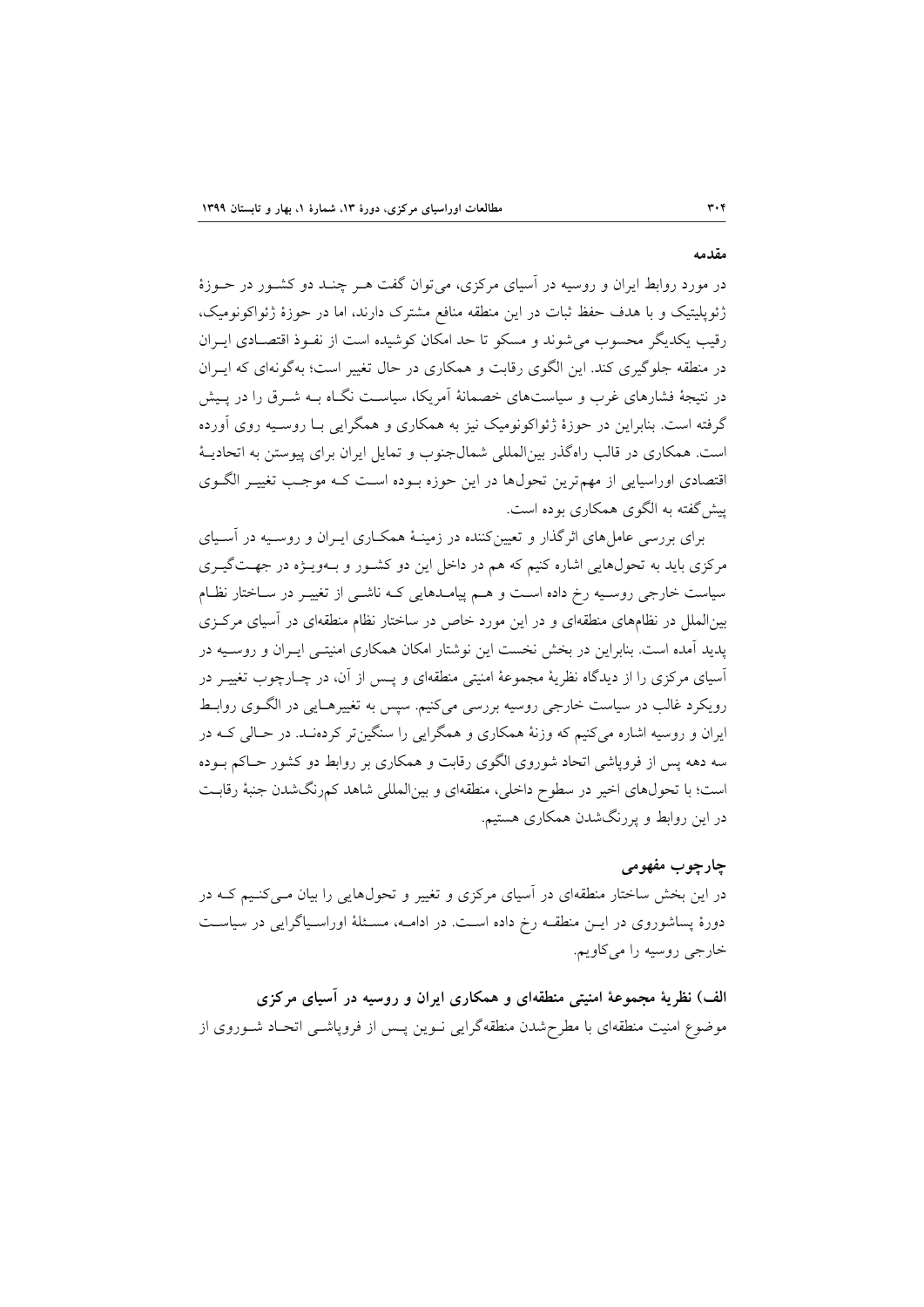این جهت برجستهتر شد که سطح منطقهای در برابر نظام جهانی از استقالل بیشتری برخئوردار و از غـربمحـوری آن نیـز کاسـته شـد. در ایـن زمینـه بایـد بـه تحـولهـایـی اشـاره کنـیم که با منطقهگرایی نوین رخ داده است. دو تحـول مهـم در قـرن بیسـتم شـامل اسـتعمارزدایی و پایان جنگ سـرد موجـب اهمیـت نظـامهـای منطقـهای شـد. اسـتعمارزدایی موجـب شـد سطح منطقهای امنیت، هم خودمختئارتر شئود و هئم در سیاسئت جهئانی برجسئته تئر شئود و پایان جنگ سرد این فرایند را شتاب بخشید (3 :Buzan and Wæver, 2003). در منطقهگرایسی نوین، سطح منطقهای به کانون درگیری و همکاری دولتها تبـدیل مـیشـود و سـطح تحلیـل مناسب برای درک امور امنیتسی معاصـر تلقـی مـیشـود. بنـابراین سـطح منطقـهای بـرای فهـم پویشهای امنیتی بین|لمللی اهمیت فراوانی یافته است. در واقع، بیشتر نگرانیها و منافع امنیتی دولتها از درون منطقۀ خودشان ریشه میگیرد. به عالوه، میزان باالی بهموابستگی نگرانیهای امنیتی در میان کشورهای منطقه موجب تشکیل مجموعۀ شئبکه هئایی مئی شئود کئه سئاختار و فرایند خاص خود را دارند. در ننین بستری است که اهمیت و جایگاه قدرتهای منطقهای در نظامهای منطقهای خودشان افزایش چشمگیری یافته است. ایـن قـدرتهـا بـرخلاف گذشـته رهبری ایجاد سازوکارهای رسیدگی به اینگونه نگرانیها را برعهده خواهند داشئ ت )-Stewart Ingersoll and Frazier, 2012: xii-xiii). باید توجه داشت که در منطقهگرایی نوین قدرتهای منطقهای در ایجاد، حفظ و فروپاشی نظمهای منطقئه ای و نیئز رابطئۀ منطقئه بئا نظئام جهئانی اثرگذارند. برای آنکه دریابیم از میان کنشگران منطقهای کدامیئک جئزو قئدرت هئای منطقئه ای بهحساب میآیند و نگونه بر نظم منطقۀ امنیتی منطقهای اثر مئی گذارنئد، بایئد بئه سئه عنصئر ساختار، نقشها و جهتگیریهاتوجهکنیم (Stewart-Ingersoll and Frazier, 2012: 41).

همانگونه که در نمودار 6 میبینیم، نظامهای منطقهای از دو رکن تشکیل شدهانئد: سئاختار منطقهای و رفتار قدرت منطقهای که با هم نظم امنیت منطقهای را تشکیل می دهنـد. در مـورد میزان تسلط روسیه بر منطقۀ آسیای مرکزی، باید نقش روسیه در سه حوزۀ رهبـری، سرپرسـتی و حفاظت منطقهای را بررسی کنیم. روسیه در دورۀ پساشوروی ابتدا کوشید با تأسیس سئازمان کشورهای مستقل هم سود، ٰ به نوعی همگرایی در منطقه دست یابد. البته مسکو بهویژه در دورۀ وزارت امور خارجۀ آندری کوزیرف، حاتر نبود فعالیتهای رهبری خود را با جدیت پیگیری کند. بنابراین چندان موفق هم نبود. با این حال، پس از نخستوزیری یوگنی پریماکف و سپس به قدرت رسیدن والدیمیر پوتین، رهبری روسیه جسارت و تمرکز بیشئتری یافئت و توانسئت

-

<sup>1.</sup> The Commonwealth of Independent States (CIS)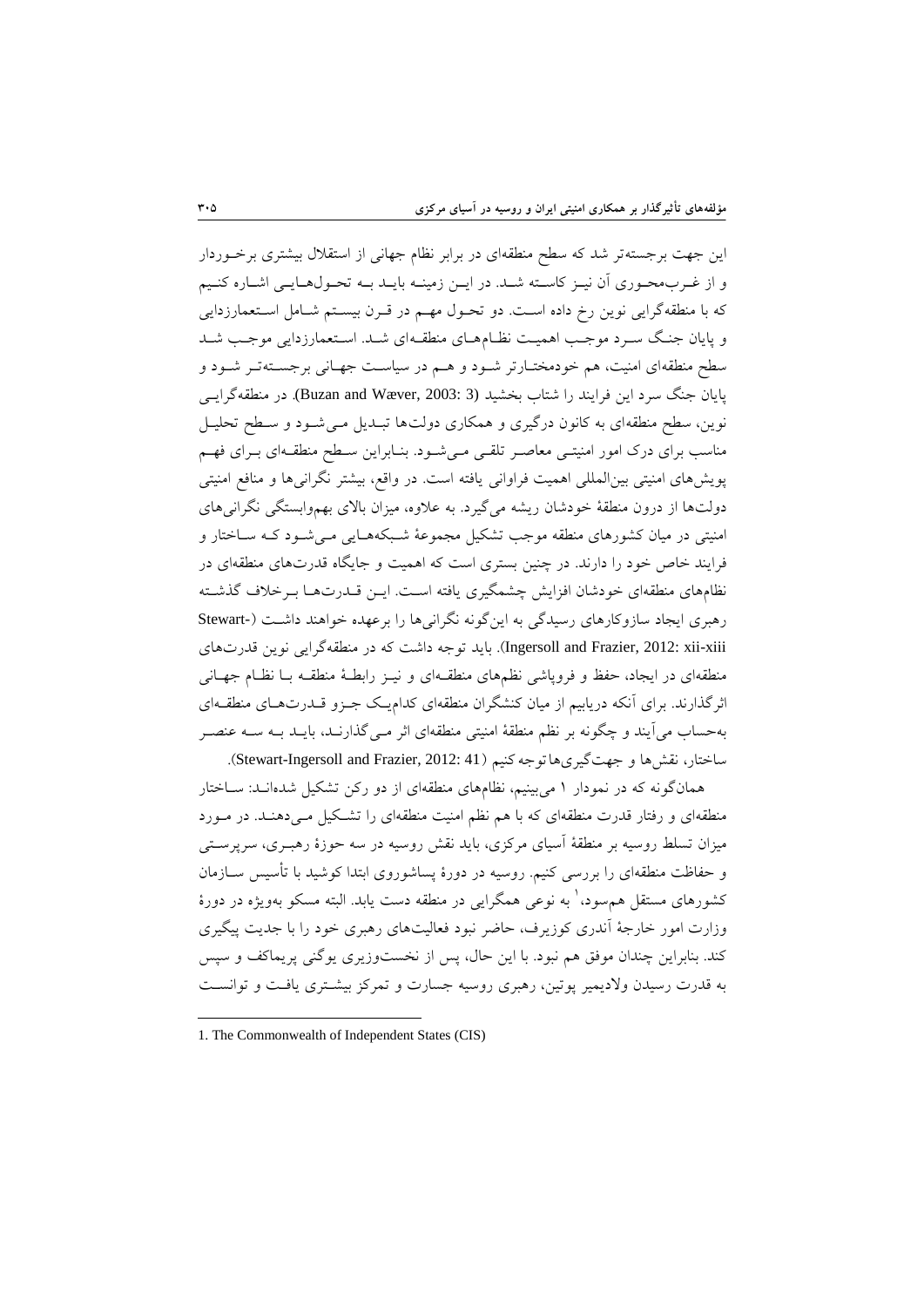بهویژه در حوزۀ مسائل امنیتی، رهبری خئود را دوبئاره برقئرار سئا زد. روسئیۀ دوران پئوتین را میتوان قدرتی در حال خیزش در سطح منطقهای خواند که در پئی احیئای هژمئونی خئود در منطقـهٔ سـنتی زیـر نفـوذ خـود بـوده اسـت. همچنـین روسـیه در سـطح جهـانی نیـز قــدرتی تجدیدنظرطلب است که بهعنوان قدرتی بزرگ، هدفهای بلندپروازانهای را دنبال می کنـد. در نتیجه، روسیۀ پوتین در پی افزایش قدرت ساختاری خود در نظام منطقهای اوراسیایی و سئپس جهانی است (Allison, 2017: 519-543).



**Source: Stewart-Ingersoll and Frazier, 2012: 9.**

روسیه در دورۀ پوتین توانست منافع امنیتی خود در آسیای مرکزی را بهعنوان مسائل امنیتی کشورهای منطقه تعیین کند و کل منطقه را برای برخورد با چالشهای امنیتی مـورد نظـر خــود به همراهی وادارد. در این زمینه، مسکو نهادی همرون سازمان پیمان امنیت جمعئی را تأسئیس کرد. به این ترتیب، رهبری روسیه بر منطقه از سال 0111 به بعد بیشترین گسئتره و اثرگئذاری را داشته است. در همین حال، روسیه در زمینۀ سرپرستی نیز بسیار مؤثر عمل کرده اسئت. ایئن مسئله بهویژه در منازعههای قومی که در چندین جمهوری پیشین اتحاد شـوروی بـروز یافـت،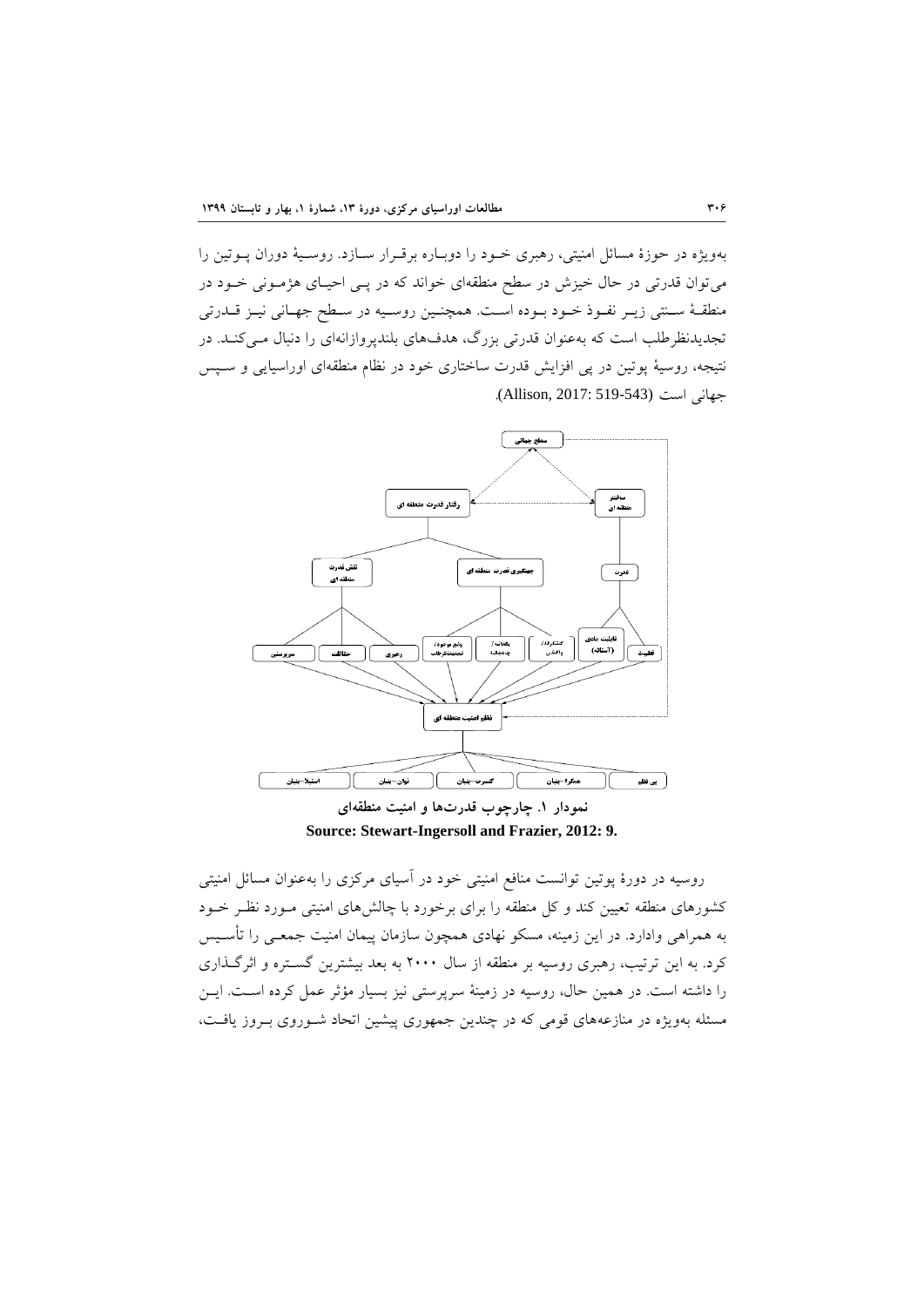پیادهسازی شد. در این زمینه، نه تنها روسیه کوشید تا اوضـاع را در منطقــه تثبیـت کنــد، بلکــه بهگونهای عمل کرد که منافع روسیه را به بهترین وجه تأمین کنئد. روسئیه تئالش کئرد وظیفئۀ حفاظتی خود را هم به خوبی ایفا کند و تا حد امکان از نفئو قئدرت هئای خئارجی در حئوزۀ نفوذ سنتی خود جلوگیری کند. موفقیت روسیه نسبی و همراه با افتوخیز فراوان بـوده اسـت. این کشور بئه منظئور موفقیئت در حفاظئت از منطقئه، کوشئید از نئین بئه عنئوان متحئدی در پویشهای امنیتی منطقهای استفاده کند.

با توجه به این سه جهتگیری سیاست خارجی، طرفدار وضع موجود یــا تجدیــدنظرطلب، یکجانبهگرا یا چندجانبهگرا و کنش ورزانـه یـا واکنشـی مـیتوان گفـت کـه روسـیه در پـی بازگرداندن و حفظ هژمونی منطقهای خود در آسیای مرکزی بوده است؛ بنابراین قدرتی طرفدار وضع موجود در منطقه است که در سطح بین المللـی تجدیــدنظرطلب تلقــی مــیشــود. روســیه تلاش کرده است در قالب ساختارهای چندجانبه، منـافع خـود را پـیش ببـرد و در ایــن زمینــه یکجانبهگرا عمل کرده است. سرانجام آنکه روسیه قدرتی کنشورز بئوده اسئت نئه واکنشئی. ایران و روسیه هر دو از قدرتهای تجدیدنظرطهب در نظام جهانی هستند که در پئی تغییئر در سهسههمراتب جهانی، مقابهه با هژمونی و یکجانبهگرایئی آمریکئا و طرفئدار نندجانبئه گرایئی هستند؛ با این حال، هر دو کشور در منطقۀ آسیای مرکزی در پی حفظ وتئع موجئود و حفئظ ثبات و امنیت منطقهای هستند. همین مسلهه، زمینۀ همکاری امنیتی دو کشور در منطقه را فراهم کرده است. سیاست ایـران در آسـیای مرکـزی در پـی فروپاشـی اتحـاد شـوروی سیاسـتی عملگرایانه بوده است. عملگرایی به این معنا که ایران سیاستی ایدئولوژیک و مبتنی بر صئدور انقالب به منطقۀ آسیای مرکزی نداشته است، از حفظ وتع موجود حمایئت کئرده اسئت و در این منطقه سیاستی تجدیدنظرطهبانه را دنبال نکرده است و روسیه را بهعنوان قدرت هژمئون در آسیای مرکزی به رسمیت شناخته است؛ بنابراین حاضر نشده است تا سلطۀ روسیه را به چالش بکشد، بیشتر بر روی ابعاد اقتصادی و تا اندازهای فرهنگی اتکا کرده است و با روسئیه و نئین در برابر نفو آمریکا همکاری کرده است.

منطقهگرایی در عرصۀ بین|لمللی در تأثیر دو دسته نیروهای مرکزگرا و گریز از مرکـز قـرار داشته است. هرچه نیروهای مرکزگرا همچون نظام دوقطبی جنگ سرد یا هژمونی جهـانی یـک ابرقدرت و یکجانبهگرایی قدرتمندتر باشد، فضا برای منطقهگرایئی محئدودتر مئی شئود. در چنین وضعیتی، مناطق خودمختار نیستند و سلطۀ نیروهای فرامنطقهای مـانع از شـكل گیـری مجموعۀ امنیتی منطقهای میشود. در مقابل، هر نئه نیروهئای گریئز از مرکئز در نتیجئۀ افئول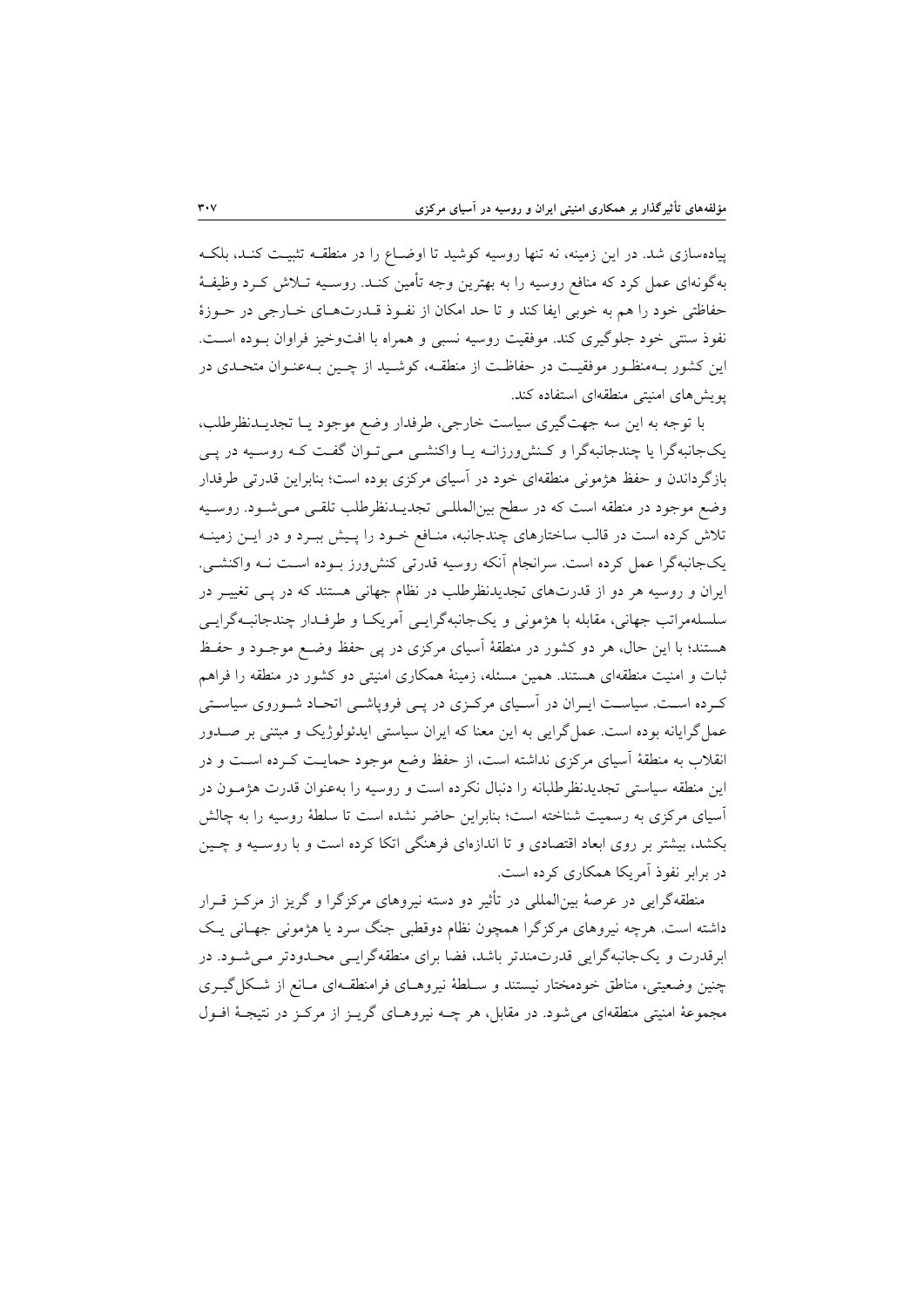هژمونی جهانی و نندجانبهگرایی قویتر شوند، فضا برای منطقهگرایی و تشکیل مجموعههئای امنیتی منطقهای بهنسبت خودمختار مناسبتر خواهد شبد (197-229 :Kelly, 2007: 197). آنچیه در دوران پس از جنگ سرد رخ داده است بیشتر موجب تقویت نیروهای گریز مرکز شـده اسـت. منطقۀ آسیای مرکزی نیز که در نتیجئۀ فروپاشئی اتحئاد شئوروی پدیئدار شئد، ابتئدا بئه دلیئل غربمحوری در سیاست خارجی روسیه و سردرگمی نظام سیاسی فدراسیون روسیه در انجئام اصلاحات اقتصادی، همزمان با حضور و نفوذ غرب در منطقه با هدف دستیابی به منابع انـرژی منطقه و انتقال آن بهسوی غرب تا حد زیادی زیـر نفـوذ نظـام جهـانی قـرار گرفتـه بـود. ایــن وتعیت با قدرت گرفتن روسیه در دهۀ 0111 با ریاست جمهئوری والدیمیئر پئوتین تئا حئد زیادی متحول شد و روسیه با همراهی چین (در قالب سازمان همکاری شانگهای) موفق شد بر این زیر مجموعۀ امنیتی منطقهای مسلط شــود. در چنــین شــرایطی همکــاری امنیتــی بــا ایــران بهعنوان قدرت طرفدار وتع موجود در آسیای مرکزی، مصونیت بیشتری در زمینۀ حفظ امنیت منطقهای فراهم میکند و به تسهط روسیه کمک میکند.

برای بررسی زمینهها، دلیلها و هدفهای همکاریهای امنیتئی ایئران و روسئیه در آسئیای مرکزی باید ابتدا ساختار قــدرت در منطقــهٔ آســیای مرکــزی را بهتــر بشناســیم. ســاختار نظــام منطقهای در آسیای مرکزی از نظر قطبهای قدرت در دورۀ پس از فروپاشئی اتحئاد شئوروی روند گذار را پیموده است و بهنظر میرسد که این روند در حال تکمیل شدن اسئت. در حئالی که روسیه دهۀ 6331 را با بیتوجهی به منطقۀ آسیای مرکزی آغاز کرده بود، بهتدریج و با تغییر نگرش غربگرایی در این کشور به احیای نفو خود اقدام کرد. با این حال، رقیب اصئهی ایئن کشور در منطقه، آمریکا بود که با هدف مهار نفوذ روسیه، خارجکردن کشورهای منطقه از زیــر نفوذ مسکو، محاصرۀ ژئوپلیتیک ایران و دسترسی به منابع انرژی منطقه و تغییـر مســیر صــدور این منابع به بازارهای جهانی با دورزدن ایران و روسیه، وارد «بازی بزرگ» در منطقه شده بـود. اوج این فعالیتهای آمریکا را میتوان در انقالبهای رنگی در منطقئه، طئرح آسئیای مرکئزی بزرگ و ایجاد پایگاههای نظامی ناتو در این منطقه مشاهده کرد. با وجود این، با افئزایش نفئو روسیه، افزایش نفوذ چین و کاهش حضور و نفوذ ایالات متحد، سـاختار منطقـهای در آسـیای مرکزی یکبار دیگر دنار تغییر و تحول شده است.

شمار فزایندهای از تحهیلها در مورد ساختار منطقهای در آسیای مرکزی بهروشنی بئه افئول روزافـزون غـرب در ایــن منطقــه و در مقابــل آن افــزایش حضــور چــین در آن اشــاره دارنــد (32 .Rumer and Others, 2017). نگرانی از تلاش چندبارۀ واشـینگتن بـرای نفـوذ در آسـیای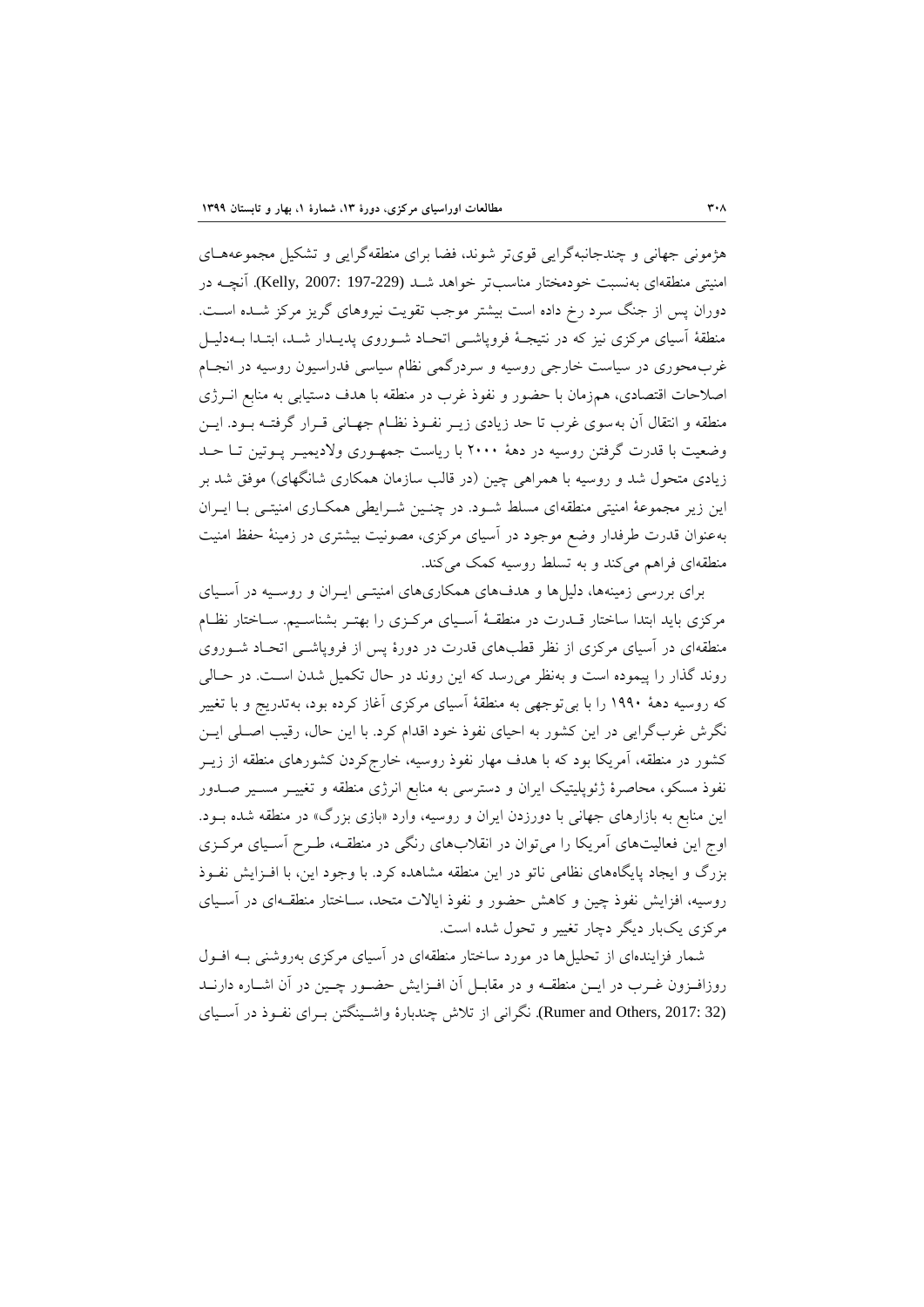مرکزی در نگاه مسکو همواره وجود داشته است و در راهبرد امنیت ملـی دولـت ترامـب هـم بهروشنی آمده است که آمریکا در پی روابط اقتصادی نه تنها با هدف دسترسی به بئازار اسئت، بهکه در پی برقراری روابطی برای پیشبرد منافع مشترك سیاسی و امنیتی است و به تالشهئای روسیه برای استفاده از طرحهای انرژی برای اعمال نفو در اروپا و آسیای مرکئزی بئه صئورت مستقیم حمله میکند (The White House, 2017: 50). در واقع، مسکو این نگرانی را دارد ک آمریکا در پی تشکیل ائتالفی با ژاپن و هند برای تضعیف تسهط مسکو و نیئز پکئن بئر منطقئۀ أسیای مرکزی است (72-72 Blank, 2018: «رابرت لگوولد» ٰ استاد دانشگاه کلمبیـا در مــورد تحولهای جدید در روابط آمریکا و روسیه میگوید: در سراسر دوران پساجنگ سئرد، هئر دو کشور رویکرد ابهام سودمند را در پیش گرفته بودند. به این معنا هیچیئک نمئی دانسئت طئرف دیگر دوست است یا دشمن. اما اکنون اوتاع تغییر کرده است و هریک دیگری را دشمن خود می داند (Kreutz, 2015: 120).

همکاری امنیتی روسیه و ایران در آسیای مرکزی را میتوان از منظر افئزایش قئدرت ایئران در اعمال نفوذ در منطقۀ غرب آسیا و تمایل مسکو به حفظ روابـط نزدیـک دو کشـور تحلیـل کرد. به بیان دیگر، روسیه بهخوبی دریافته است کـه ایـران بـهعنـوان قــدرت در حـال خیــزش منطقهای در ثبات یا بیثباتی منطقۀ آسیای مرکزی میتواند نقش مهمئی داشئته باشئد؛ بنئابراین همکاری با ایران میتواند راهی برای حفظ جهتگیری سیاسئت منطقئه ای بئه سئود ثبئات آن باشد. در نتیجه، حفظ نظم منطقهای در آسیای مرکزی با همراهی ایران می تواند به مسکو بـرای حفظ منافع خود اطمینان بیشتری بدهد.

روسیه به همراه چین دو قدرت بزرگ غیـر غربـی هسـتند کـه سـلطۀ غـرب بـر سیاسـت بین المللی را به چالش میکشند؛ جهانشمولی هنجارهای بین المللی غربمحور را رد میکنند و مصــمم هســتند تــا سیاســتهــای منطقــهای خــود را بــا منــافع و انتظارهــای خــود تطبیــق دهند (1359 2017: ,Kaczmarski(. سیاست امنیتی روسیه در آسیای مرکزی از نگاه این کشئور به منطقهگرایی در حوزۀ اتحاد شوروی منجر میشود. برجستهتئرین ویژگئی بیئنش روسئیه در مورد منطقهگرایی از پیشینۀ اتحاد شوروی ریشه گرفته است. از نگاه پوتین، طرحهای منطقئه ای این کشور همرون اتحادیۀ اقتصادی اوراسیایی، راهی برای حفاظت ار میراث تئاریخی و معنئو ی روسیه در منطقه به عالوۀ برقراری پیوندهای صنعتی و اقتصادی است. از نگاه پژوهشئگران روسی نیز تأکید بر دستاوردهای اتحاد شـوروی در توسـعۀ منطقـهگرایــی در اوراســیا، اســاس

1. Robert Legvold

-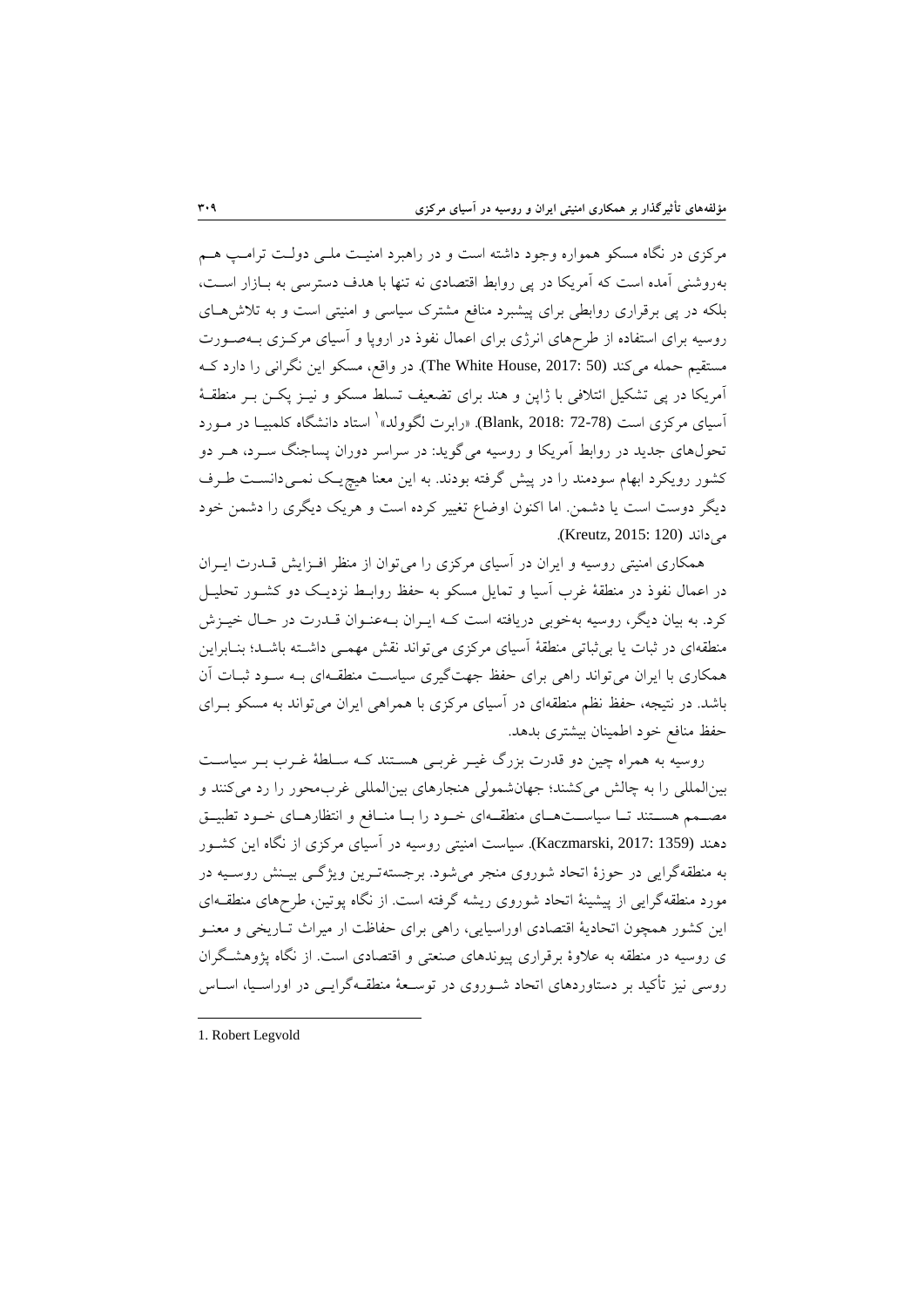همگرایئی منطقئه ای اسئت (1368 2017: ,Kaczmarski(. همرنئین هئدف روسئیه از تقویئت منطقهگرایی در منطقۀ آسیای مرکزی و بــهطـور کلــی اوراسـيا، ایجـاد ســیر حفــاظتی در برابــر مداخلههای خارجی است. از نگاه رهبری روسیه، نظام نوظهور جهانی، نظـام چنـدقطبی اسـت که در آن هر قدرت بزرگ یا قطبی، باید بر حوزۀ همسایگی خود کنترل نمادین و واقعی داشته باشد (1370 2017: ,Kaczmarski(.

در دورۀ پساشوروی، روسیه همواره قدرت برتر و صاحب نفو در منطقئۀ آسئیای مرکئزی بوده است. با این حال، موازنۀ قوا در منطقه ایستا نبوده است. برای نمونه، در حالی که در دهئۀ ۱۹۹۰ روسیه قدرت مسلط در منطقۀ آسیای مرکزی بــود، بــهتــدریج غــرب و بــهویــژه آمریکــا بهعنوان رقیبی قدرتمند در منطقه ظاهر شدند که اوج آن در قالب انقالبهای رنگئی و سئپس برپایی پایگاههای نظامی در منطقه مشاهد شد. این مسلهه در نیمۀ دوم دهۀ 0111 و دهئۀ 0161 متحول شد و نین جای آمریکا را گرفت. با وجود این، نین هماهنگی سیاستی با روسیه را در پیش گرفته است (302-301 :Allison, 2018). بهنظر می رسد نوعی تقسیم کار میـان چـین و روسیه در ساختار منطقهای آسیای مرکزی شئکل گرفتئه اسئت و نئین در حئوزۀ اقتصئادی و روسیه در حوزۀ سیاسی و امنیتی دسئت برتئر را دارنئد (101-123 2011: ,Contessi(. در ایئ ن شرایط باید ببینیم این کشورها برای ایران در منطقه چه نقشی قائل می شوند. این تقسیم کـار و وجود هنجارهای مشترك در منطقه موجب شده است که مجموعۀ امنیتی منطقۀ آسیای مرکئزی به مجموعهای فرامنطقهای تبدیل شود که منطقۀ آسیای مرکزی، روسیه و نین را در بر میگیرد .(Jackson, 2014: 181-203)

روسیه و ایران در برخورد با تهدید غرب در آسیای مرکزی در دو حئوزه، منئافع مئوازی و مشترک داشته اند؛ بنابراین همکاری در ایـن دو عرصـه را در جهـت منـافع ملـی خـود تلقـی کردهاند. این دو حوزه شامل تالش آمریکا برای دسترسی به منئابع نفئت وگئاز دریئای خئزر و انتقال آن از مسیرهای دور از دستر ایران و روسیه و گسترش ناتو بهسوی شر بوده اسئت. در هر دو حوزه، غرب کوشید تا انگیزۀ کشورهای منطقۀ آسیای مرکزی را برای بیاعتنئایی بئه منافع روسیه و ایران در این منطقه تقویت کند. بروز تحولهئایی در منطقئه و بازتئاب آن، ایئن تهدیدها را در مقایسه با گذشته، کمرنگ کرد. از جمهه آنکه روسیه با تصرف جزیئرۀ کریمئه و پیامدهای آن در روابط با غرب، بیش از پیش شر گرایی را در دستور کئار خئود قئرار داد. در نتیجه، سیاست مقابله با نفوذ غرب در آسیای مرکزی را تقویت کـرد. از سـوی دیگـر، ایـالات متحد که به هزینۀ سنگین ماجراجوییهئای خئود در خاورمیانئه و پیامئد آن در افئول جایگئاه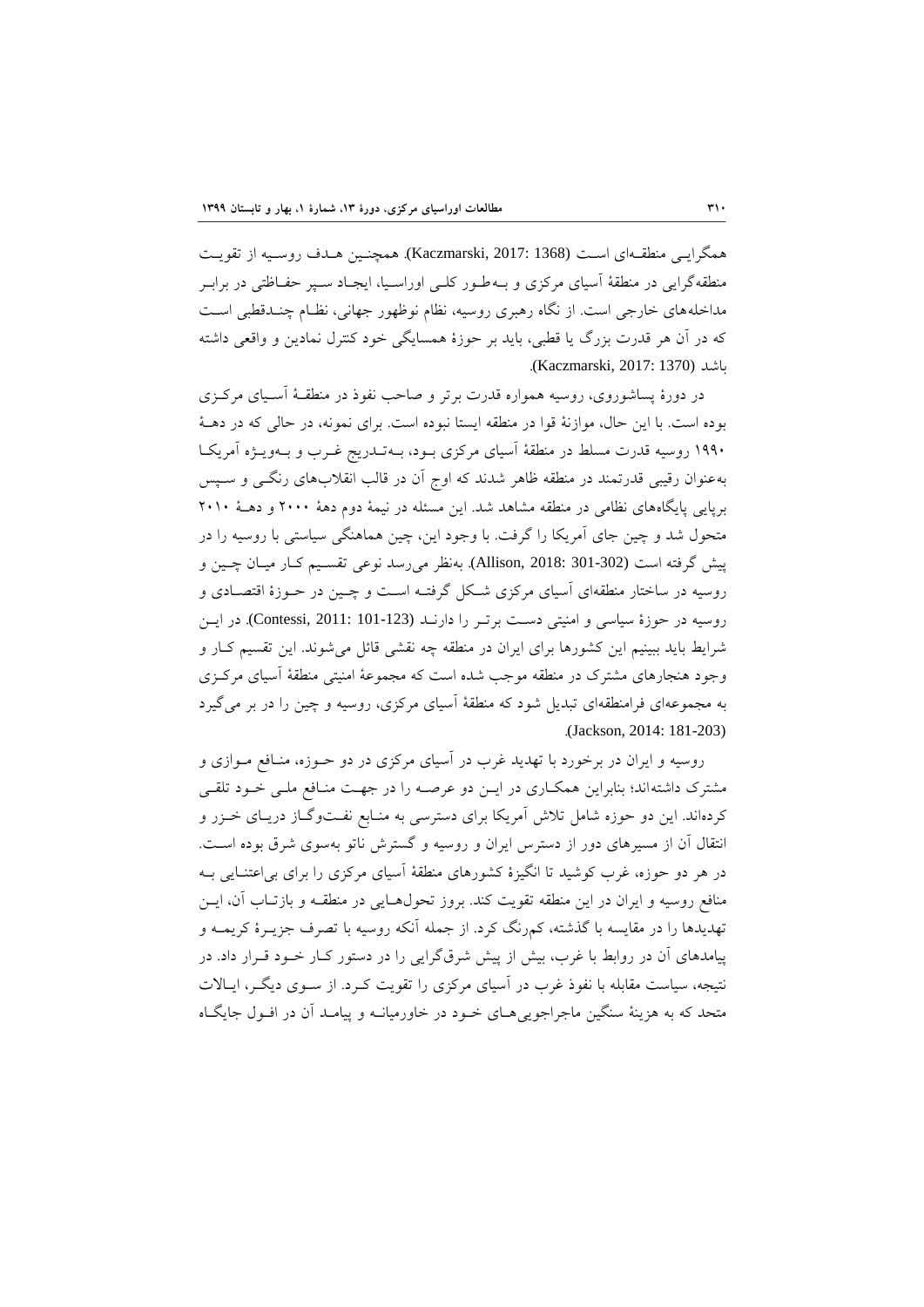آمریکا در جهان پی برده بود، سیاست کئاهش حضئور در منطقئه را در پئیش گرفئت و توجئه بیشتر خود را از غرب آسیا به شر معطوف کرد. بنابراین در مجموع مداخهۀ غئرب در منطقئۀ آسیای مرکزی در نتیجۀ اقدام روسیه در تقویت تسهط خود، اقئدام نئین بئه ورود فعاالنئه بئه منطقه با ابتکار کمربند و راه و همراهی ایران با روسیه در آسیای مرکزی و بئه طئور کئل غئرب آسیا، بر استقالل مجموعۀ امنیتی آسیای مرکزی افزود.

جدول ۱. بررسی مقایسهای نقش و جهتگیری سیاست خارجی منطقهای ایران و روسیه در آسیای

|                                | روسيه                       | ايران                                   |  |
|--------------------------------|-----------------------------|-----------------------------------------|--|
| ساختار منطقه                   | دو قطبي (روسيه و چين)       | دو قطبي (روسيه و چين)                   |  |
| رهبري                          | گسترده و اثرگذار            | تابع روسيه                              |  |
| سر پر ستی                      | گسترده و مؤثر               | در کنــار روســيه، چــين و اَمريکــا از |  |
|                                |                             | کشورهای مؤثر بوده است.                  |  |
| حفاظت                          | مؤثر با همراهی چین          | تابع روسيه                              |  |
| طرفدار وضع موجود / تجديدنظرطلب | طرفدار وضع موجود (حفظ تسلط) | طرفدار وضع موجود                        |  |
| چندجانبه/یکجانبه گرا           | غالباً يكجانبه گرا          | یکجانبه گرا                             |  |
| كنش ورز/ واكنشى                | كنشورز                      | واكنشى                                  |  |
| نظم امنيتى منطقهاى             | در حال گذار                 | در حال گذار                             |  |
| Source: Authors.               |                             |                                         |  |

**يمركز**

**ب( تبيين همکاري ایران و روسيه از دیدگاه اوراسياگرایی در سياست خارجی روسيه** در این نوشتار تالش کردیم تا از مفهوم اوراسیاگرایی برای تبیین مبنای نظری رویکئرد روسئیه به همکاری با ایران استفاده کنیم. بالفاصهه پس از فروپاشی اتحاد شئوروی ایئن دو مفهئوم در سیاست خارجی روسیه پدیدار شد: اروآتلانتیکگرایی (غربگرایی) و اوراسـپاگرایی. ایــن دو مفهوم در دورهای جهت گیری سیاست خارجی روسیه را تعیین کردهاند. بـرای نمونـه، از سـال ۱۹۹۲ تا میانۀ سال ۱۹۹۳ در دورهای که «اَندری کوزیرف» وزیر خارجه بود، ارواَتلانتیکگرایی بر سیاست خارجی روسیه حکمفرما بود. در روآتالنتیکا گرایی، نگئاه روسئیه دربئارۀ ایئران بئا غرب مشترك بود. حـال آنكـه اوراسـياگرايان بـه روابـط مثبـت بـا ايـران متمايـل بـودهانـد (Hunter, 2010: 107-110). با وجود این، هرچه جلوتر میآییم و روسیه به نیـتهـای آمریکا بدگمانتر میشود اوراسیاگرایی غهبه مییابد. این البته به معنای محئو غئرب گرایئی از سیاسئت خارجی روسیه نبوده است، بلکه گاهی یکی بـر دیگـری برتـری یافتـه اسـت. افـزون بـر آن،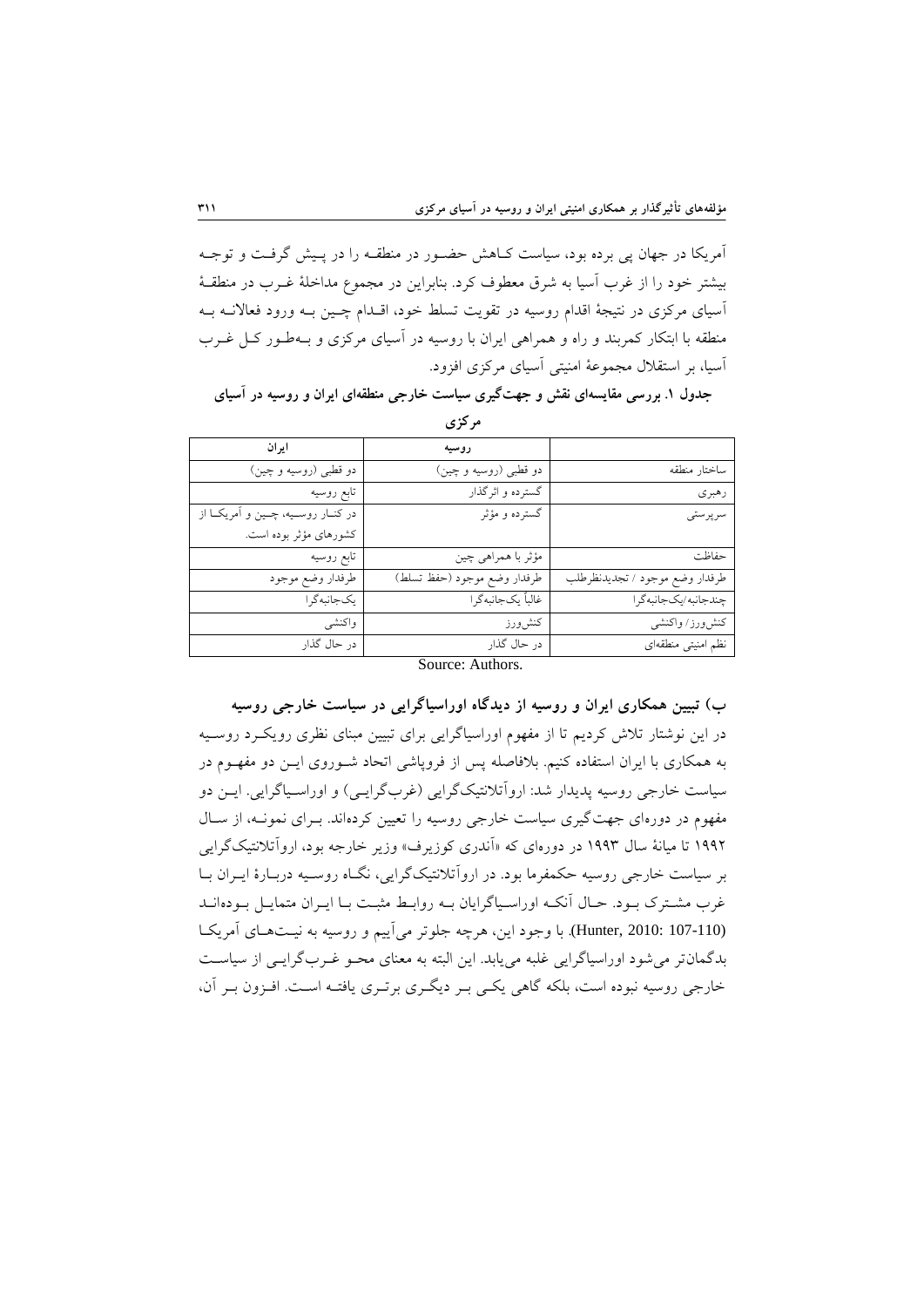جهتگیری شخصی رهبران روسیه نیز تعیینکننده بوده است. چنانکه مـدودیف، نخسـتوزیـر پیشین روسیه را غربگراتر از پوتین توصیف میکنند.

نمایندۀ اصلی سیاستمداران غربگرای روس، آندری کوزیرف بـود کـه در دورۀ او ایـران بهعنوان کانون تهدید اسالمی ارزیابی میشد. این جهتگیری غربگرایانه در سیاست خئارجی روسیه با نخستوزیری یوگنی پریماکف تعدیل شد. او خواستار نقش برابر روسیه با آمریکا در تحولهای جهانی شد. حوزۀ جمهوریهای پیرامون روسیه بهعنوان حوزۀ منافع حیئاتی روسئیه (خارج نزدیک) تعریف و روابط روسیه با کشورهای خاورمیانه بهویژه ایران و عراق در جهت تأمین منافع روسیه ارزیابی شد. در تابستان ۱۹۹۵ که روسیه با گسترش ناتو بـهسـوی شــرق و مخالفت غرب با جنگ با جدایی طلبان چچن روبهرو شده بـود روابـط نزدیـک بـا ایــران را در نارنوب اوراسیاگرایی در دستور کار قرار داد. به این ترتیب، شرایط برای گسترش همهجانبئۀ روابط فراهم شد )122-124 2005: ,Koolaee). توسعۀ همکاریهای نظامی ایران و روسئیه در پرتو اوراسیاگرایی جدید روسیه صورت گرفت و ایران پس از نین و هند به سئومین مشئتری تسهیحات روسی تبدیل شد. این همکاری نظامی به عرصۀ مخالفت مشترك با حضور آمریکا و ترکیه در حوزۀ خزر نیز کشیده شد. با دستیافتن والدیمیر پوتین به ریاست جمهوری روسئیه، کرملین محدودیت های توافق شده با آمریکا برای صدور تسلیحات پیشرفته به ایران را لغو کرد. با این حال، این سیاست بیشتر با هدف افزایش قدرت نانهزنئی در برابئر آمریکئا و نیئز سئود سرشار اقتصادی نگریسته میشد )130 2005: ,Koolaee).

سرآغاز همکاری هستهای روسیه با جمهوری اسلامی ایران درست به زمانی بـاز مـیگـردد که مسکو در سیاست غرب گرایانۀ خود دچار مشکل شده بود و دریافته بــود کــه غــرب دیگــر حاتر نیست روسیه را بهعنوان شریکی برابر بپذیرد و در داخل روسیه صداها برای تجدید نظر در رویکرد غرب گرایانه بلند شده بود. این مسئله گرایش اوراسیایی در سیاست خارجی روسیه را تقویت کرد و ایران را بهعنوان متحدی در برابر سلطهجویی آمریکا مورد توجه روس۵ها قـرار داد. همکاری هستهای با ایران در چنین بستری شکل گرفت و ادامه یافت. نگاه ابزاری بـه ایــن همکاری نیز موجب شده بود هرنند مقامهای روسیه بر ماهیت اقتصادی این همکئاری تأکیئد داشتند، همواره از آن بهعنوان اهرم چانهزنی در برابر غرب بهره گیرند (Koolaee, 1996: 91).

به هر حال، هیچگاه روابط دو کشور به حدی گسترش نیافت که حاکی از اتحئاد راهبئردی آنها باشد. ایران و روسیه حتی در اوج روابط خئود در جریئان سئفر محمئد خئاتمی، رئئیس جمهور وقت ایران در مارس ۲۰۰۱ که یوگنی پریمـاکف، نخسـت وزیـر وقـت روسـیه، آن را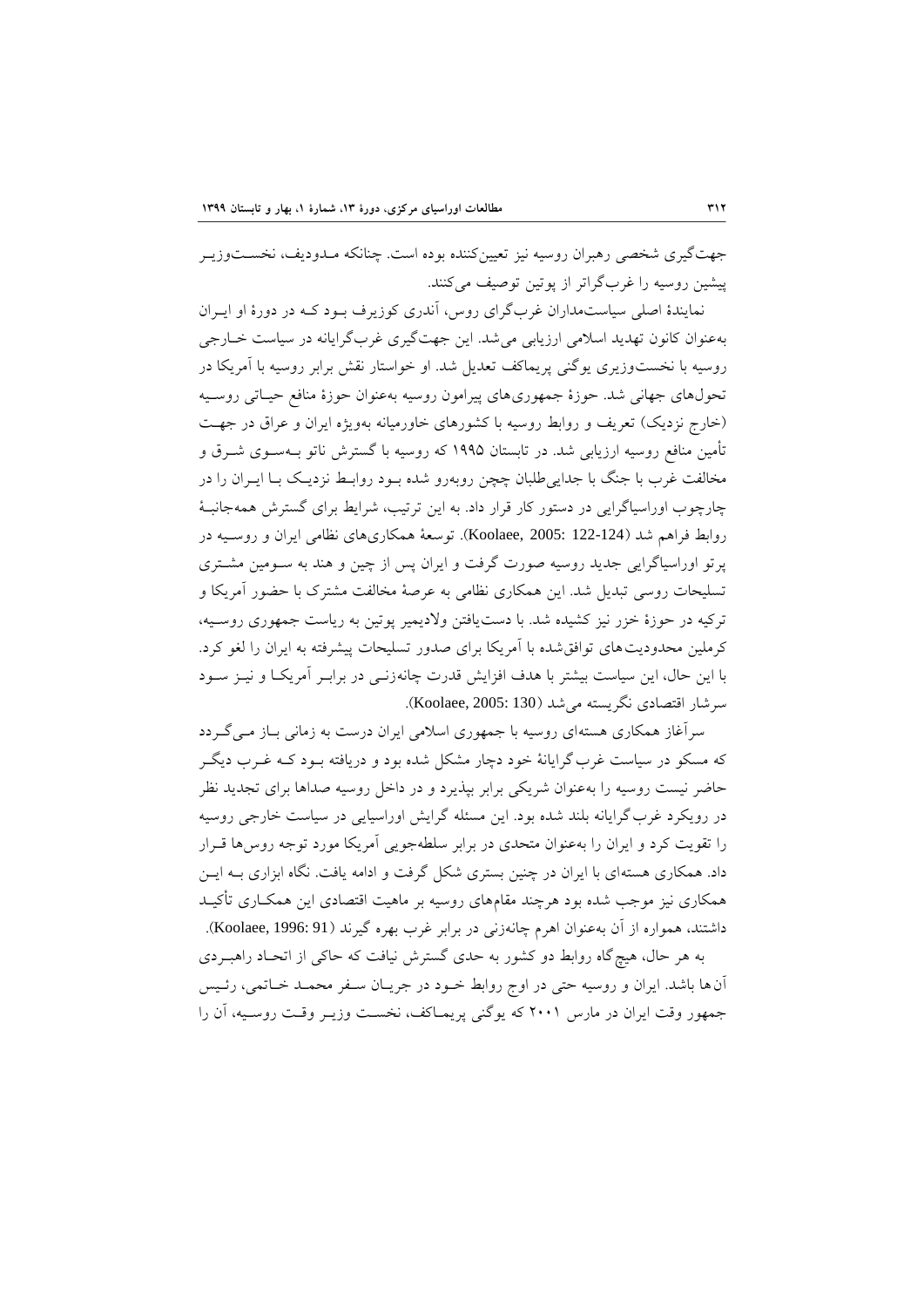بزرگترین رویداد تاریخ روابط دو کشور خواند، به شریکهای راهبـردی هــم تبـدیل نشــدند. «پیمان اساس روابط متقابل و اصول همکاری بین جمهوری اسلامی ایران و فدراسیون روسـیه» در مادۀ سوم فقط تصریح میکرد که در تهاجم خارجی به یک طرف این پیمان، طرف دیگر بئه متجاوز کمک نخواهد کرد (13-14 :Freedman, 2006).

**تغيير و تحول در الگوي همکاري ایران و روسيه**

الگوی تعامل ایران و روسیه در آسیای مرکزی تئاکنون الگئویی مبتنئی بئر رقابئت و همکئاری همزمان بوده است که در شرایط کنونی در حال تبدیلشدن به الگوی همکاری ایران با روسئیه ست. سیاست کمینه–بیشینۀ ٰ روسیه در سیاست خارجی خود در برابر ایران را میتوان سیاستی دانست که در آسیای مرکزی نیز دنبال می شود. بر اساس سیاست کمینه-بیشینه، روسیه کوشیده است تا ضمن به حداقل رساندن آسیب به روابط خود با ایالات متحد، بیشترین نفوذ را در ایران داشته باشد (23 2001, ,Freedman(. به همین ترتیب، روسیه میکوشد تمن استفادۀ حداکیری از ایران در حوزۀ اوراسیای مرکزی برای همراهی و همکاری با خود و هدفهای ایئن کشئور، امکان نفوذ واقعی ایران در منطقه را به کمترین میزان ممکن برساند. به بیان دیگر، روسیه ضمن تمایل برای همکاری امنیتی با ایران در آسیای مرکزی تلاش میکند این همکاری کمترین تـأثیر در تضعیف هژمونی روسیه در منطقه را داشته باشد. مسکو نمیخواهئد کئه ایئران بئه مسئیری جایگزین برای انتقال منابع انرژی منطقه بهسوی اروپا تبدیل شود. در همان حال، در نظئر دارد با برپایی دالان بین المللی شمالجنوب بتواند سالانه ۵ تا ۶ میلیارد دلار در سال درآمد به دست آورد (153 :Tsygankov, 2016).

این مجموعه عاملها را میتوان برشمرد که زمینۀ همکاری منطقهای ایران روسیه را فئراهم آوردهاند: نزدیکی جغرافیایی و وجود آسیای مرکزی بهعنوان منطقۀ حائل بسیار مهم بئرای هئر دو طرف و لزوم پرهیز از دخالت طرف های دیگر، درك وجـود منـافع مشـترك در حـوزۀ منطقهای، دیدگاه بهنسبت مشترك دو کشور در برابر غرب و آمریکا و انزوای سیاسی دو کشور )177 2010: ,Karami). همۀ این عاملها همرنان به قوت خود باقی هستند، با این تفاوت کئه نگاه به شرق در سیاست خارجی ایران با اعمال تحریمهای آمریکا بر ضد ایران در پـی خـروج واشنگتن از برجام بیش از پیش در دستور کار قرار گرفته است.

1. Minimax

-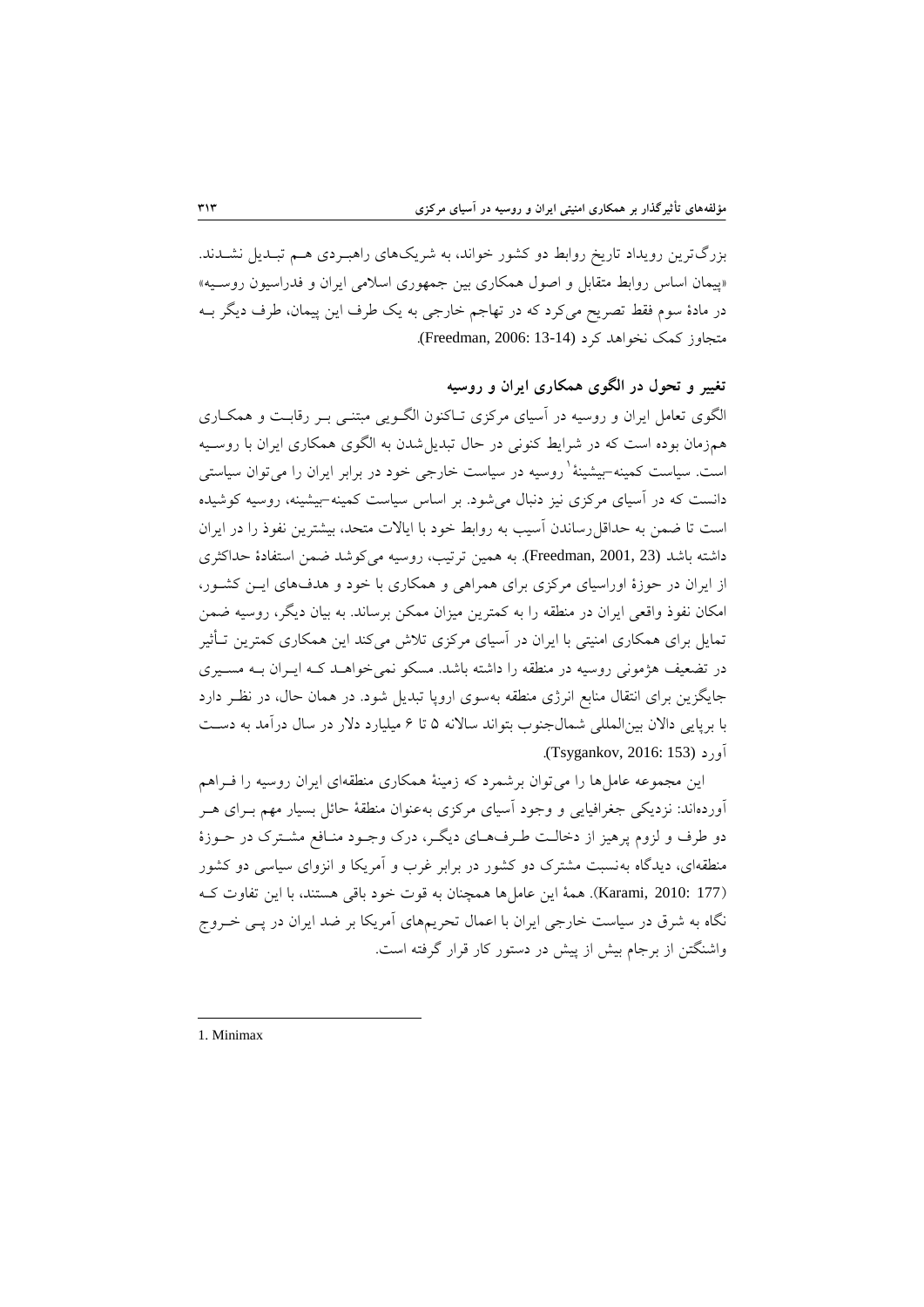با هدف بررسی روابط ایران و روسیه و همکاری این دو کشئور در آسئیای مرکئزی لئزوم بررسی منافع این دو کشور در منطقه و نگونگی تعامل آنها با یکدیگر برای تحقق منافع مهئی خود مطرح میشود. در این زمینه باید به دستهبنئدی منئافع مهئی بئر حسئب منئافع مئوازی و مشترك و منافع اختالفزا و متضاد اقدام کرد. بهنظر میرسد که هئر نئه کفئۀ تئرازوی منئافع موازی و مشترك سنگینتر بوده است، زمینۀ بیشتری برای همکاری ایران و روسیه وجود داشته است. برعکس، هر زمان کفۀ منافع اختالفزا سنگینتر شده اسئت از سئطح همکئاری کاسئته شده است. اکنون این پرسش مطرح میشود که آیا میتوان به تغییئر موازنئه در منئافع واگئرا و همگرا در روابط ایران و روسیه رأی داد و آیا در اصل، نقطۀ عطفی در روابط ایران و روسیه در آسیای مرکزی رخ داده است؟ در این زمینه بایـد بــه همگرایــی ژئوپلیتیـک در برابـر واگرایــی ژئواکونومیک ایران وروسیه در آسیای مرکزی اشاره کرد؛ به این بیان که این دو عامل بئه ظئاهر متعارض در روابط ایران و روسیه همواره در دورۀ پساشئوروی وجئود داشئته اسئت. بنئابراین ایران و روسیه در حوزۀ ژئوپهیتیک منافع موازی و در حئوزۀ ژئواکونومیئک منئافع متعئارض و متضاد داشتهاند. شاید به همین دلیل است که ایران در حال حاتئر از نظئر اقتصئادی حتئی در شمار ده شریک اصهی منطقۀ آسیای مرکزی نیسئت (8 2019: ,Union European(. در مقایسئۀ هدفها و منافع ایران و روسیه در آسیای مرکزی اگر منافع را به سه دستۀ منافع سیاسیامنیتئی، اقتصادی و فرهنگی تقسیم کنیم (146-141 :141 Sheibani, 2011: 44)، در می یـابیم ک بیشترین زمینۀ همکاری ایران وروسیه در حوزۀ سیاسیامنیتی بوده اسئت و در دو حئوزۀ دیگئر بهنظر میرسد که منافع متعارض و متضاد بر دیگر منافع برتری دارند. با وجود این، تغییرهئایی در سالهای اخیر رخ داده است مانند مطرحشدن طرح دالان بین المللی شمال جنوب و اتحادیـهٔ اقتصادی اوراسیا به عالوۀ امضای کنوانسئیون رژیئم حقئوقی دریئای خئزر. دو مئورد نخسئت موجب سنگینترشدن کفۀ منافع مشترك و موازی در حوزۀ منافع اقتصادی شده اسئت و مئورد آخر، یک حوزۀ مهم اختالفزا در حوزۀ منافع سیاسیامنیتی را بهسوی حلوفصل نهئایی پئیش برده است.

ایران از دو دیدگاهِ فرصتها و تهدیدها به آسیای مرکزی نگریسته است. در فرصتها نگاه ایران بیشتر بهسوی ابعاد اقتصادی و فرهنگی متمایل بوده است و در تهدیدها، نگاه ایران بیشتر امنیتی بوده است. آنچه همکاری ایران و روسیه را در منطقه موجب شده است بیش از آنک از سوی فرصتها باشد از سوی تهدیدهاست. به بیانی، ایران و روسئیه در دو حئوزۀ اقتصئادی و فرهنگی بیش از آنکه شریک یکدیگر باشند رقیب یکدیگر هستند و این مسلهه بهویژه در حوزۀ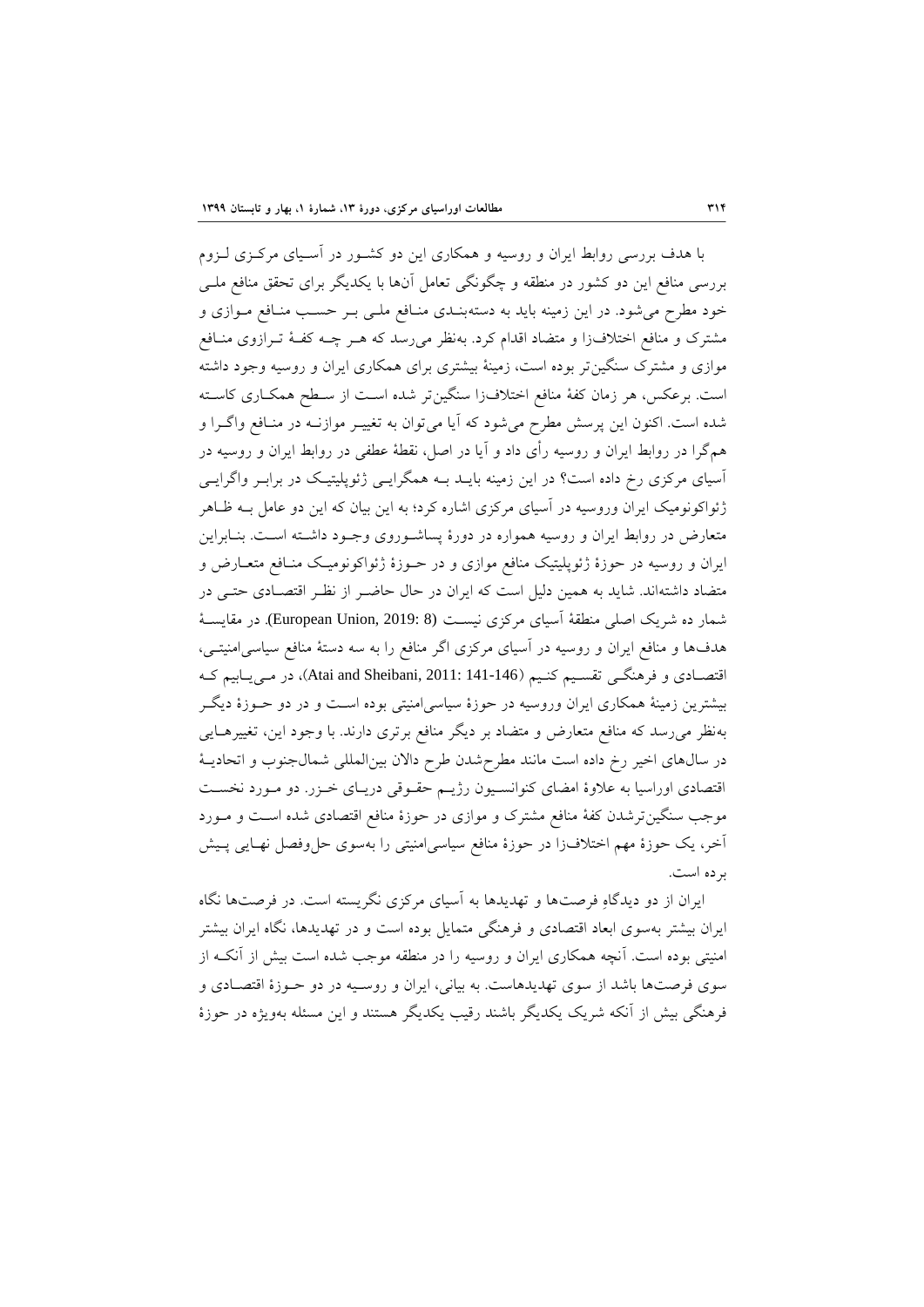انرژی و صدور منابع انرژی خود و کشورهای منطقه به بازارهای جهانی نمود داشته اسئت. در مقابل، دو کشور در زمینۀ تهدیدها، اشتراك نظر درخور توجهی دارند. هر دو کشور بئا حضئور غرب و بهویژه آمریکا و ناتو در منطقـه مخالفنــد و گــروههــای تنــدروی مــذهبی در منطقــه را تهدیدی جدی برای امنیت ملی خود می دانند.

بنابراین احساس تهدید مشترک از دلیلهایی بوده است کـه ایـران و روسـیه را بـهسـوی برقراری ارتباط نزدیک تر متمایـل کـرده اسـت. احسـاس نـاامنی و تهدیـد موجـودیتی روسـیه پساشوروی و بهویژه در دورۀ رهبری پوتین بهتدریج به سیاستهـای ضـد غربـی ایــن کشــور شکل داد. سه دلیل برای احساس تهدید مسکو از سوی غرب میتوان بیان کرد: کاهش شـدید قدرت و نفوذ ملی روسیه در مقایسه با آمریکا در دورۀ پساشوروی، ضعف و بحران داخلـی در یک دهۀ حکومت یلتسین و اقدامهایی از سوی غرب که احساس محاصرهشـدن را در روسـیه برانگیخت. گسترش ناتو به شر در دهۀ 6331 و حمایت آن از آلبانیاییهای کئوزوو در سئال ۱۹۹۹ در برابر صربستان که متحد سنتی مسکو بود موجب شد که هرگونه امید روس هـا بــرای تبدیل شدن به شریکی برابر برای آمریکا و یکپارچگی روسیه در غرب به ناامیـدی منجـر شـود .(Sherlock, 2011: 310-314)

تغییر دیگری که موجب همگرایی بیشتر روسیه و ایران شده است به مسـئلهٔ سـطح تحلیـل باز میگردد. همانگونه که گفته شد اهمیت روسیه تاکنون بـرای ایـران بیشـتر در سـطح نظـام بینالمهل و با هدف کاهش فشار آمریکا بوده است. در مقابل، اهمیت ایران در سئطح منطقئه ای برای روسیه و بهویژه در حوزۀ خاورمیانه و نیز آسیای مرکزی بوده است. اکنون بهنظر میرسئد که با همکاری دو کشور در سوریه، اهمیت روسیه برای ایران در سئطح منطقئه ای بیشئتر شئده است و با قدرتیافتن ایران و توانایی آن برای ایجاد بازدارندگی نظامی در برابر ایاالت متحئد، اهمیت ایران در سطح بینالمهل نیز برای روسیه افزایش یافته است. اینکه آیا بازخورد این تغییر وتعیت موجب همکاری بیشتر دو کشور در آسیای مرکزی خواهد شد، محل سؤال است.

در بحث منطقهگرایی باید به این نکته توجه کرد که کشورهای آسیای مرکزی تقریباً موفئق شدهاند دورۀ گذار پس از استقالل را کامل کنند و از نظر نظام سیاسی داخهی و روابط خئارجی به وضعیت بهنسبت باثباتی دست یافتهاند.<sup>\</sup> در این مورد میتوان بهویژه موفقیت تعدای از ایــن کشورها در گذار مسالمتآمیز رهبری خئود را دلیهئی بئر آن دانسئت. ازبکسئتان، ترکمنسئتان،

.6 برای آگاهی بیشتر نگاه کنید به: 2016 ,Rumer.

1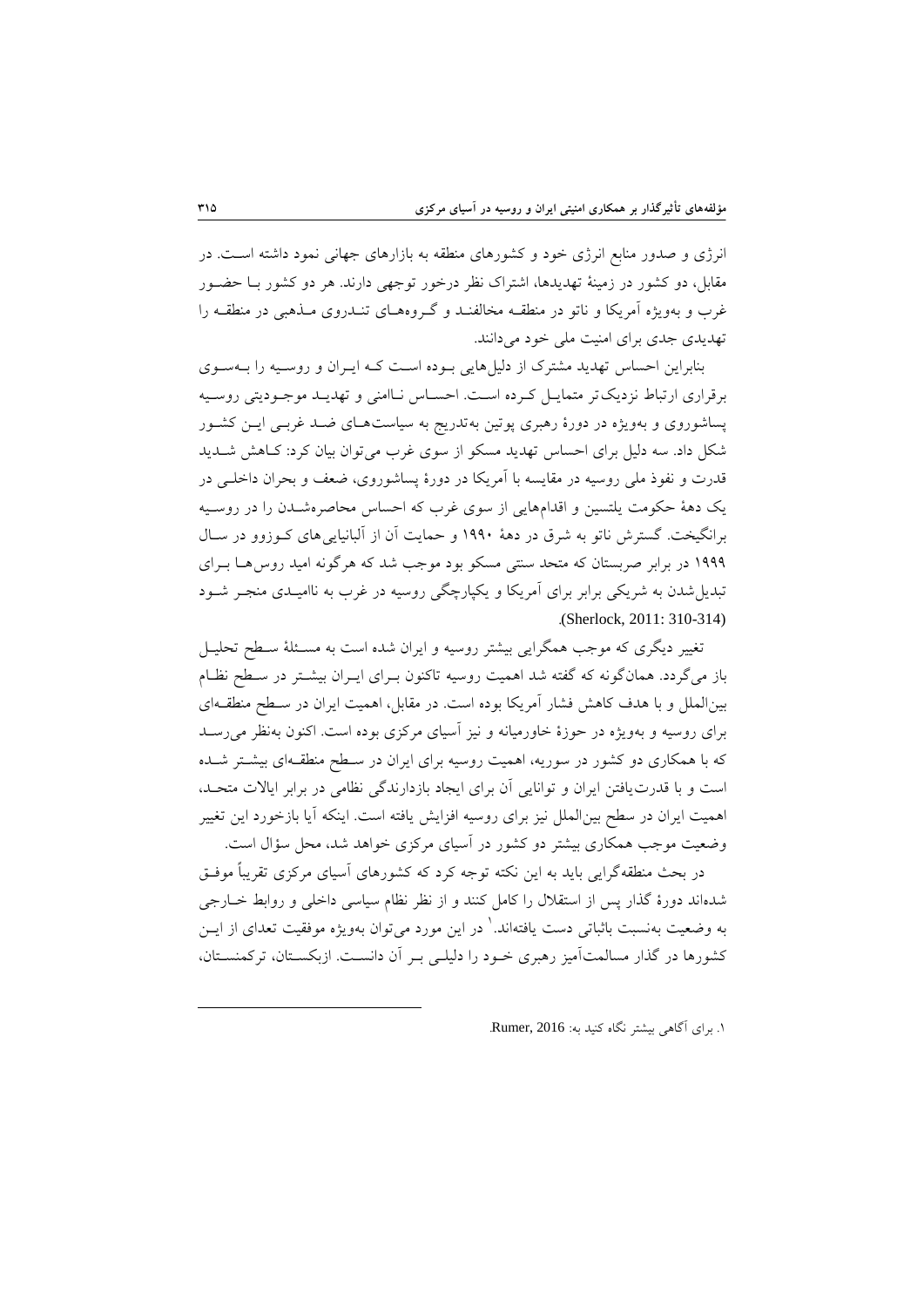قرقیزستان و قزاقستان موفق شدهاند، گذار قدرت مسالمتآمیز را تجربه کنند و تنها تاجیکستان بوده است که هنوز رهبری اولیۀ آن، امامعهی رحمان بر مسند قدرت است. این مسلهه بئا توجئه به نفو ژئواکونومیک نین در منطقه، امکان استقالل عمل بیشتر در سیاست خارجی را به ایئن کشورها میبخشد. برای روسیه، یک قدرت همسایه در منطقـه، همچـون ایـران کـه هـمنـوایی کامهی با آن داشته باشد فرصت مغتنمی است.

اگر به رویکرد نوین روسیه به آسیای نگاهی نظری بیفکنیم درمییابیم که از دیدگاه مسئکو تداوم راهبرد پیشین این کشور در منطقه دیگر نمی تواند پاسخگوی شـرایط نـوین منطقـهای و جهانی باشد. همچنین روسیه به خوبی مشاهده میکند که چگونه قدرتی همچون چین توانسـته است با یک راهبرد ژئواکونومیک، به قدرتی رقیب در منطقه تبدیل شود و مسکو بئه نانئار بئه تقسیم حوزههای قدرت با نین در منطقه رتایت داده است. در حوزۀ ژئواکونومیک در آسیای مرکزی باید بگوییم که نین پیوسته در حال کنارزدن روسیه است؛ بهترین نمونه در این زمینئه، انتقال انرژی از منطقه به خارج است. در حالی که پیشتر تقریباً همئۀ نفئت وگئاز منطقئه راهئی مسیر شمالی بهسوی روسیه میشد، اکنون بخش قابل توجهی از منابع انرژی منطقه راهی چـین میشود. این وتعیت، برای روسیه در بهندمدت نمیتواند پایدار باشد. درست به همئین دلیئل، راهبرد اوراسیای بزرگتر با تأکید بیشتر بر یک راهبرد ژئواکونومیک در پیش گرفته شد.

روسیه بهتدریج در حال سنگین ترکردن کفۀ ترازوی ژئواکونومیک در برابر ژئوپلیتیک است و با نگاهی به تجربۀ چین این درس را فراگرفته است که وابستگی نامتقارن اقتصادی می توانـد همچون یک منبع قدرت باشد. به علاوه، برای روسیه لازم است کـه از دوگانـۀ اروپـا و شــرق آسیا به منظومۀ نوین اوراسیایی برسد؛ تا بئه ایئن ترتیئب، بئا تنئوع سئازی مسئیرهای ارتبئاطی اقتصادی از وابستگی بیش از حد به اروپا و چین بپرهیزد.

مفهوم اوراسیای بزرگتر این امکان را به روسیه می دهـد کـه از دوگانـۀ غـرب یـا شـرق بگریزد و منافع ملی روسیه را به منافع ملـی اوراسـیا گـره بزنـد (599 Bordachev, 2018: 599). از میان سه گفتمان هویتی غربگرایی، دولتگرایی و اوراسیاگرایی در روسیۀ پساشئوروی، نظئام سیاسی روسیه بهتدریج در جهت مفهئوم اوراسئیاگرایی ژئواکونومیئک محئور در حئوزۀ اتحئاد شوروی پیش رفت )979-1000 2019: ,Souranari and Sazmand). در دیدگاه رهبران روسئیه و بهویژه والدیمیر پوتین، حفظ جایگاه روسیه بهعنوان قدرتی بزرگ برای حفظ تمامیت ارتئی این کشور اهمیتی حیاتی داشته است. در این زمینه پریماکف و پوتین بهدلیل اهمیت قائلشئدن برای حفظ جایگاه روسیه بهعنوان قئدرتی بئزرگ، اشئتراك نظئر دارنئد، امئا پئوتین بئرخالف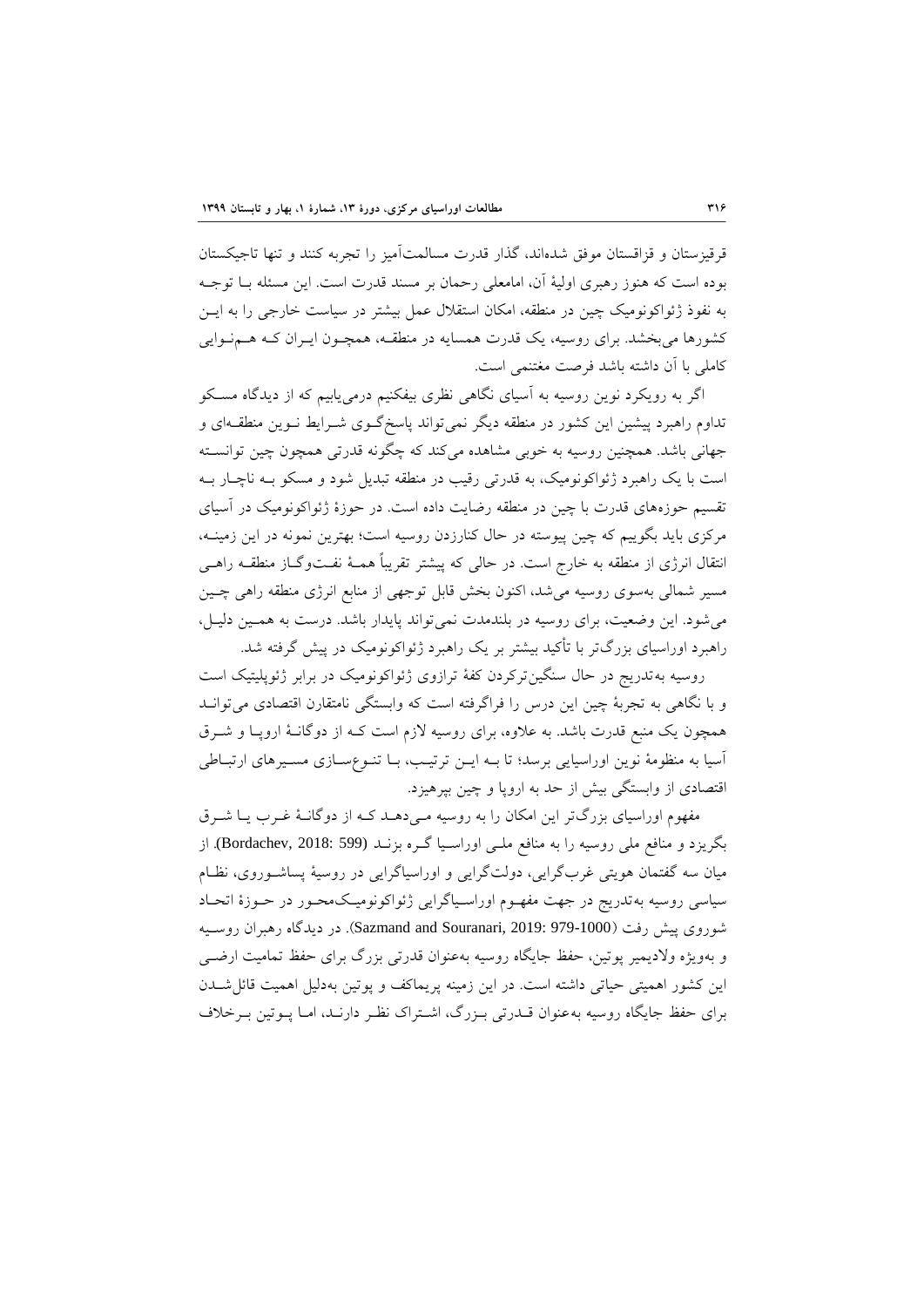پریماکوف در پی سیاست موازنهسازی در برابر غرب نبود و آشکارا از اروپئا و ایئاالت متحئد جانبداری و تأکید می کرد که روسیه کشـور بـا هویـت اروپـایی و غربـی اسـت و نــه آسـیایی (Tsygankov, 2016: 20). با این حال، پوتین با تغییر دیدگاه، کے کم به دیدگاه پریماکف نزدیکتر شده است. بهویژه با رویآوردن به تشکیل اتحادیـهٔ اقتصـادی اوراسـیایی و پیگیـری فعالانۀ دالان بین المللی شمالجنوب به موازنهسازی ژئواکونومیک در برابر غرب و تا انـدازهای نین روی آورد.

مسکو کوشیده است با منطقهگرایی حمایتگرایانۀ مورد نظئر خئود، در برابئر نفئو غئرب سپری محافظتی ایجاد کند و با برسازی مفهومی همچون «مشارکت فراگیر اوراسیایی»<sup>۱</sup> خــود را در کانون نظمی همگرا قرار دهد که همزمان در برابر نین و غرب موازنئۀ متقابئل ایجئاد کنئد (60 2020: ,Wilson(. ایران و روسیه به این دلیئل کئه در معئرض تحئریم هئای آمریکئا قئرار گرفتهاند، ناگزیر بهسوی منطقهگرایی بسته یا محافظتی کشانده شدهاند. این مسئلهه را مئی تئوان زمینهساز همکاری بیشتر دو کشور در حوزۀ اوراسیای مرکزی دانست. مقالهای با عنوان »طئرح همگرایی جدید برای اوراسیا: آیندهای در حال وقوع« که والدیمیر پوتین نوشته است به خئوبی بر هدفهای ژئواکونومیک روسیه از تشکیل اتحادیۀ اقتصادی اوراسیایی گواهی میدهد. پوتین در این مقاله بر لزوم تشکیل این اتحادیه بهعنوان پهی میان اروپئا و منطقئۀ آسئیا - اقیانوسئیه و تأثیر آن در تضمین توسعۀ پایدار جهانی تأکید میکند (Izvestia Daily, 2011).

اکنون به پرسش دیگری باید پاسخ دهیم که آیا میتوان میـان رویکـرد ایـران و روسـیه بــه یکدیگر در آسیای مرکئزی و رویکئرد دو کشئور بئه یکئدیگر در خاورمیانئه پیونئدی برقئرار ساخت؟ و اینکه آیا می تـوان افـزایش همکـاری دو کشـور در خاورمیانـه را موجـب افـزایش همکاری متقابل در آسیای مرکزی دانست؟ در این زمینه باید به لزوم توجه بئه تعئارض منئافع ایران و روسیه بر پایۀ سطح تحهیل توجه داشت؛ به این بیان که بئرای روسئیه نقئش و اهمیئت ایران بیشتر در سطح منطقهای است حال آنکه این مسئله برای ایـران بیشـتر بـرعکس اسـت و اهمیت روسیه را در سطح نظام بین|لملل میبیند. بنابراین آیا روسـیه بـرای بــازیگری ایــران در آسیای مرکزی اصالتی قائل است؟ بهنظر میرسد که اهمیت ایران برای روسئیه بئه عنئوان یئک بازیگر مؤثر بیشتر در حوزۀ خاورمیانه قرار دارد که پس از حوزۀ اوراسیا، شرق (چین)، اروپا و آمریکا در مرتبۀ پنجم قرار میگیرد )191 2010: ,Karami).

-

<sup>1.</sup> Eurasian Comprehensive Partnership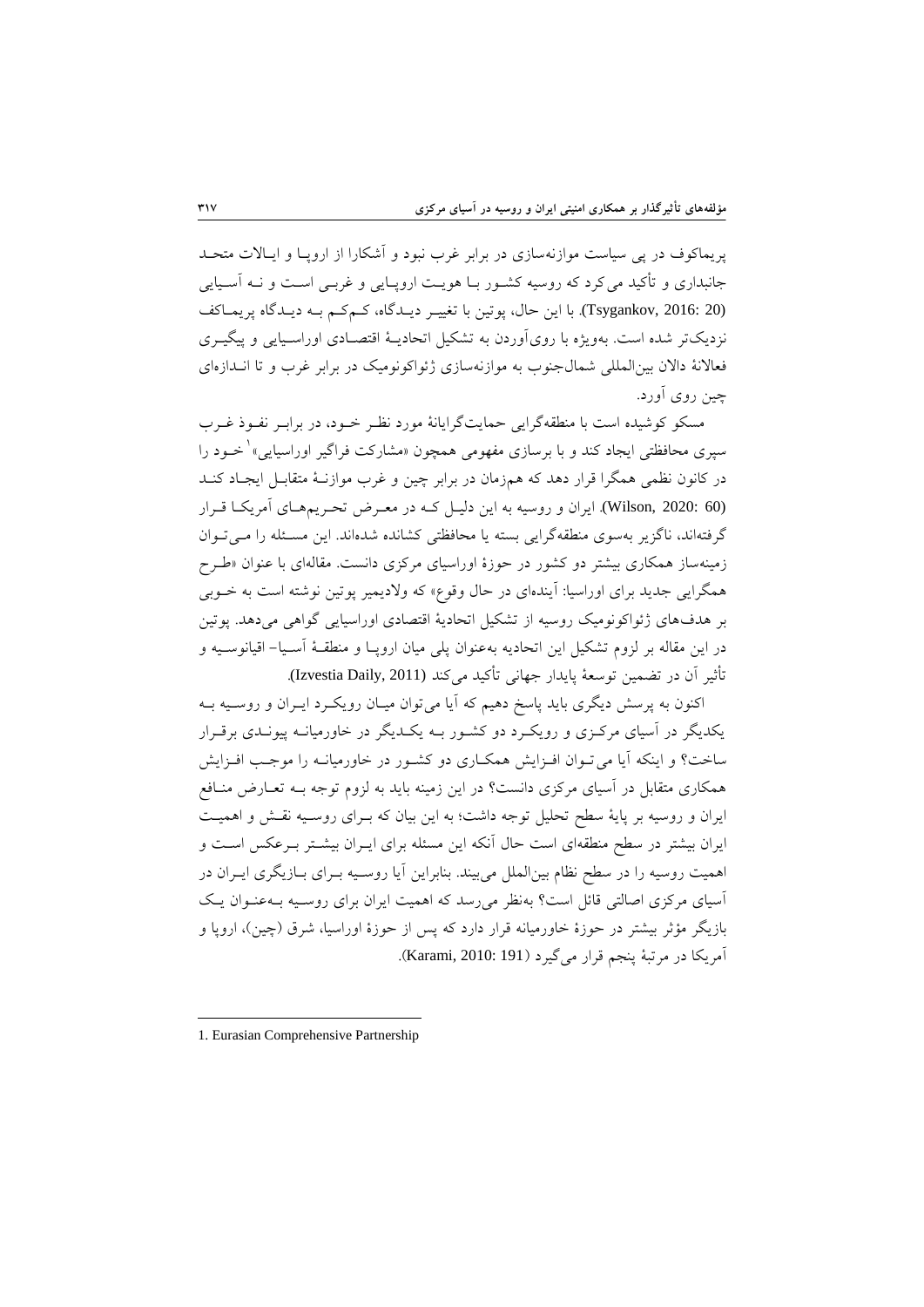یکی از حوزههایی که منافع مشترك ایران و روسیه در خاورمیانه را شکل میدهد مبارزه بئا گروههای تروریستی، بهویژه داعش است که اسا مشارکت دو کشور در جنگ داخهی سوریه را رقم زد. مسئلۀ تروریسم ناشی از تنـدروی، موضـوعی اسـت کـه پیونـددهنـدۀ حـوزههـای منطقهای پیرامون روسیه و ایران است. برای نمونه، روسیه در افغانستان در مبـارزه بـا داعـش و مهار طالبان، سیاستی همسو با ایران دارد. در واقع، روسیه میخواهد مشارکت با ایران بئرای در امان نگاهداشتن منطقۀ آسیای مرکزی از شر گروههای تروریستی و افراطی ادامه یابد و تقویئت شود. بنابراین تروریسم و تندروی را می تـوان موضـوعی دانسـت کـه موجـب افـزایش سـطح همکاری ایران و روسیه در آسیای مرکزی شده است. اگـر مهـمتـرین چـالش هـای روسـیه در آسیای مرکزی را تهید ناشی از گروههای تروریستی و تندرو همرون داعش بئه عئالوۀ تهدیئد ناشی از قاچاق مواد مخدر از افغانستان و در کنار آن تهدیدی که در دورۀ پساشوروی از سوی ناتو و آمریکا برای نفو در منطقه وجود داشت است بدانیم، باید به همسویی ایران با همۀ ایئن موارد و اهمیت همکاری ایران در دفع ایـن تهدیـدها اشـاره کنـیم ( ,Simbar and Padervand .)2018: 71

آنچه حس همکاری ایران و روسیه در آسـیای مرکـزی را تقویـت کـرده اسـت افـزون بـر نگرانی از سوی غرب و ناتو، از سوی تندروهایی همرون داعئش نیئز بئوده اسئت. همکئاری امنیتی ایران و روسیه در آسیای مرکزی، همکاری امنیتمحور در برابئر تهدیئدهای احتمئالی و بهویژه تهدید ناشی از گروههای تندروی اسئالم گئرا همرئون طالبئان و داعئش اسئت. مسئکو بهشدت نگران نیروهای تندروی سنی است. پوتین در نشست «کشورهای مستقل هـمسـود» در اکتبر 0161 در قزاقستان گفت: برآورد میشود بئین 1 تئا 7 هئزار جنگجئو از روسئیه و دیگئر دولتهای عضو کشورهای مستقل همسود در حال جنگ برای داعش هستند. ما نمیتوانیم بئه آنها اجازه دهیم از تجربهای که در سوریه بهدست مئی آورنئد در کشئور خئود اسئتفاده کننئد (Russia Today, 2015). این مسئله دربارۀ جمهوری اسلامی ایران هم صدق میکند، زیرا اگر در مورد روسیه این تردید وجود داشته باشد که آیا بحران سوریه منافع مهی حیاتی ایئن کشئور را هدف گرفته است یا منافع مهی مهم آن را، در مورد ایران بی هیچ تردیدی میتوان گفت کئه بهقطع منافع مهی حیاتی ایران در معرض تهدید قئرار گرفتئه اسئت و از نگئاه تهئران و مسئکو هدف نهایی این بحران منطقهای خود ایران و موجودیت آن بوده است.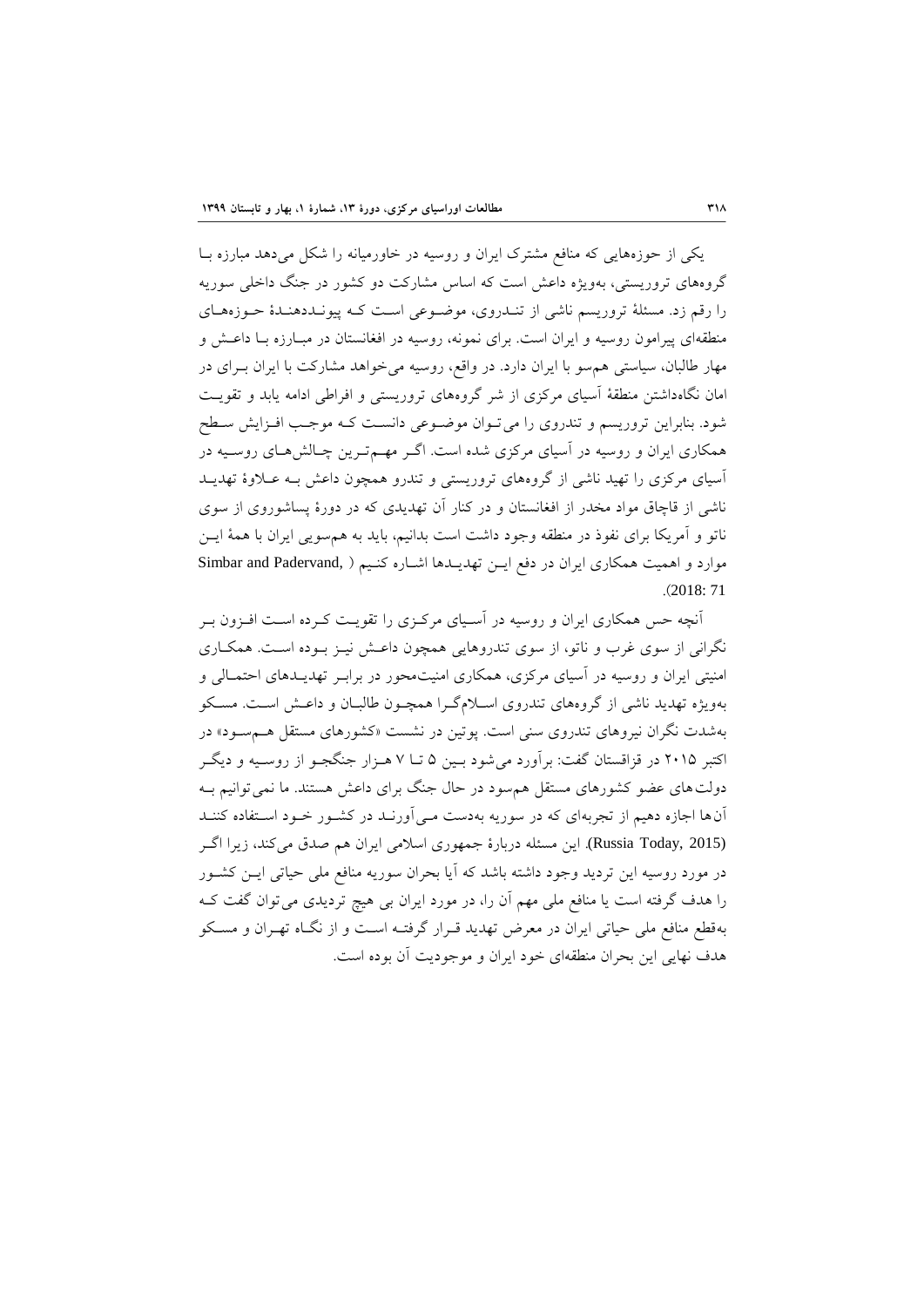| منافع اختلاف(ا و متضاد                             | منافع مشترک و موازی                   |             |
|----------------------------------------------------|---------------------------------------|-------------|
| قراردادن کشورهای منطقـه در زیــر چتــر سیاســی و   | حفظ ثبات منطقه                        | منافع روسيه |
| نظامی خود                                          | جلوگیري از نفـوذ ديگـر قـدرتهـا و     | در آسیای    |
| استفاده مشترک از مرزها و قلمـرو کشـورهای منطقـه    | بەويژە آمريكا در منطقه                | مركزي       |
| براي دفع تهديدها                                   | جلوگیری از شکل گیری ائتلافهای         |             |
| حضور نظامی در دریای خزر                            | متخاصم                                |             |
| تعیین رژیم حقوقی دریای خزر                         | جلوگیری و مهار مناقشهها و بحرانهای    |             |
| انتقال منابع انرژی منطقه از مسیر روسیه             | نظامی و امنیتی                        |             |
| انحصار در سلطه بر مسیرهای ارتباطی منطقه با جهان    | مبارزه با قاچاق مواد مخدر             |             |
| خارج                                               | همگرایی اقتصادی به رهبری خود          |             |
| تسلط بر بازار منطقه و منابع أن                     | جلوگیری از همگرایی کشورهای منطقه      |             |
| حفظ زبان و خط روسی در أسیای مرکزی                  | با غرب                                |             |
| حل رژیم حقوقی دریای خزر در جهت منـافع ملـی         | حفظ ثبات و تمامیت ارضی کشورهای        | منافع ايران |
| کشو ر                                              | منطقه                                 | در آسیای    |
| حمایت از غیرنظامی شدن دریای خزر (روسـیه تنهـا      | میـانجیگری در مناقشــههــای منطقــهای | مركزي       |
| نگران اتحاد کشورهای ساحلی با ناتو و آمریکا است     | براي حفظ صلح                          |             |
| تا تسلط خود را حفظ کند، اما ایران ترجیح مـیدهـد    | مخالفت بـا حضـور ائـتلاف غربـي در     |             |
| خزر منطقهای غیر نظامی باشد، زیـرا مایـل بـه ایجـاد | منطقه                                 |             |
| مسابقهٔ تسلیحاتی در این دریا نیست.)                |                                       |             |
| جلب همکاری در قالب سـازمان همکـاری اقتصـادی        |                                       |             |
| (اكو)                                              |                                       |             |
| تلاش برای تبدیل شـدن بـه مسـیر انتقـال کشـورهای    |                                       |             |
| منطقه به بازارهای جهانی                            |                                       |             |
| تلاش برای احیای نفوذ فرهنگــی و تمــدنی خــود در   |                                       |             |
| آسیای مرکزی و گسترش زبان فارسی                     |                                       |             |

جدول ۲. مقايسهٔ منافع متقابل روسیه و ایران در آسیای مركزی

Source: Authors.

برای درك سیاست منطقهای ایران در آسئیای مرکئزی و میئزان سئازگاری آن بئا سیاسئت روسیه باید به این نکتهها و پرسش۱ها توجه کرد و پاسخ به آنها می $\vec{v}$ واند میزان همگرایی ایران با روسیه در این منطقه را روشن کند: نخست آنکه باید بدانیم این منطقه در سیاسئت خئارجی کشور چه اولویتی دارد؛ به علاوه هدفها و منافع ایران در این منطقه چیست و این کشور چــه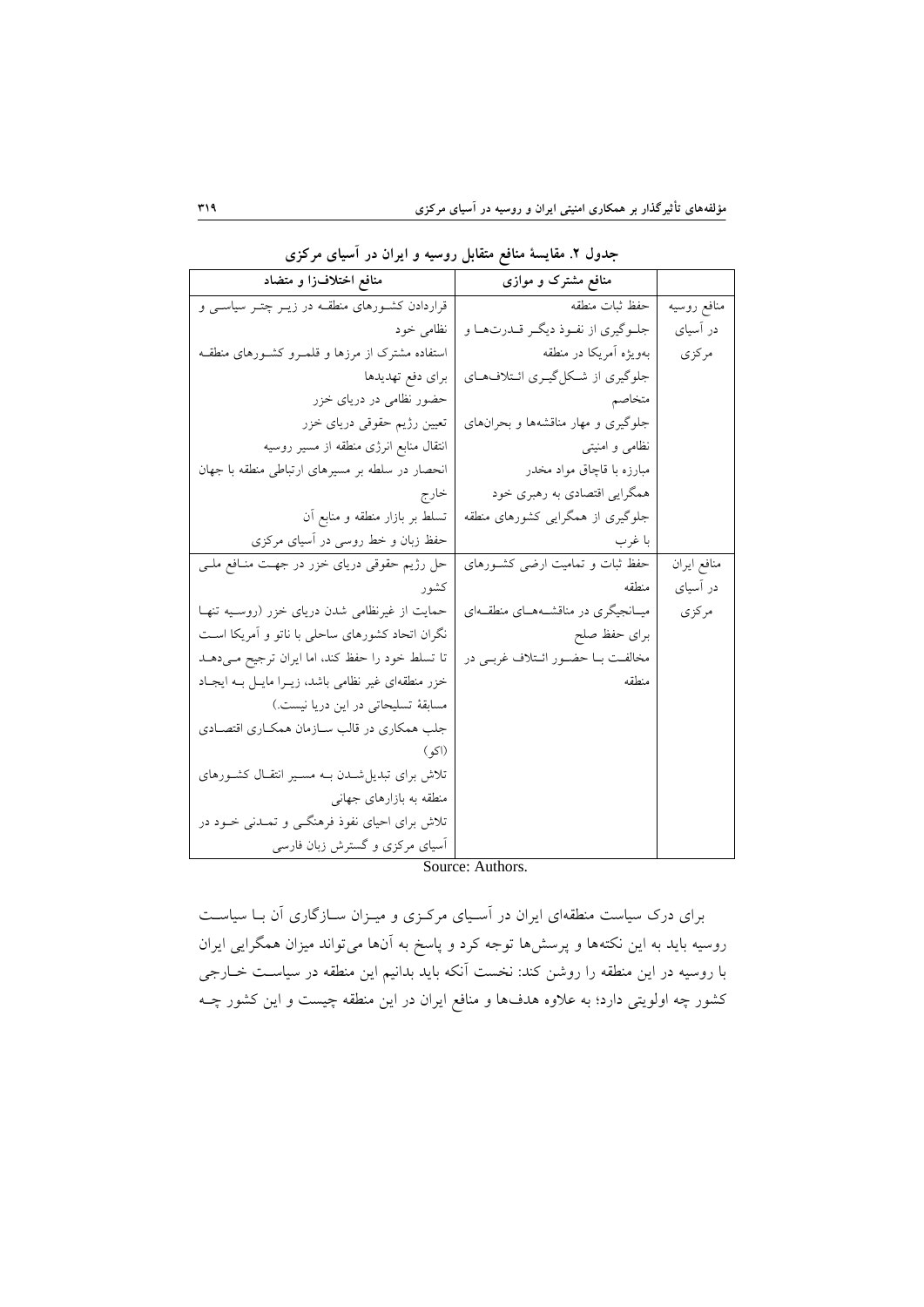نقشی برای خود متصور شده است؟ سرانجام اینکه نه رویکرد و گفتمانی بر سیاست خئارجی ایران حاکم بوده است؟ آیا سیاست نگاه به شر که با افزایش فشارهای غرب و بهویژه آمریکئا بر ایران با جدیت بیشتری دنبال میشود، میتواند تبیینکنندۀ سیاست انفعالی ایئران در آسئیای مرکزی باشد؛ به این بیان که برخلاف دورهای از سیاست عمل گرایانه در منطقـه در چـارچوب سه رویکرد ژئوپلیتیک، ژئواکونومیک و ژئوکالچر که در عمل بـه دلیـل هـایی همچــون ضــعف اقتصادی و نبود چشماندازی برای بهبود اقتصاد، سیاست غرب در فشـار بــه کشــور و نگــرش منفی رهبران کشورهای منطقه به هدفهای ایران و سیاست روسیه در احیـای نفـوذ خـود در منطقه نتوانست دستاورد مطهوب برای کشور در پی داشته باشد، سیاست همراهی با روسئیه در پیش گرفته شده است. در واقع، در حالی که اصئو ل سیاسئت خئارجی ایئران در برابئر آسئیای مرکزی بر مبنای هدفهای اقتصادی قرار گرفت، ایئن سیاسئت نتوانسئت دسئتاوردی خاصئی داشته باشد و اکنون ایران حتی در زمرۀ ده شـریک تجـاری اصـلی ایـن منطقـه هـم محسـوب نمیشود. در مورد اینکه چه عامل هایی مانع شده است که سیاست عمل گرایی ایران در آسـیای مرکزی دستاورد مطهوب و پایداری برای ایران به بار آورد به عاملهای داخهی و خارجی اشاره شده است. در این میان بهویژه بر روی نقش آمریکا در محدودکردن دسئت ایئران در منطقئه و دامنزدن به فضای بدبینی به ایران اشاره شده است )188-190 2018: ,Karami). به این ترتیب، سیاست ایران در منطقه در حال حاتر و با گذشت فرازونشیبهایی، به سیاستی بیشتر تئدافعی )جهوگیری از ناامنی و تهدید احتمئالی(، محتاطانئه، حفئظ وتئع موجئود و حرکئت در کنئار سیاست خارجی روسیه تبدیل شده است (194 :Karami, 2018).

#### **نتيجه**

ایران و روسیه در دورۀ نوینی از همکاری امنیتی با یکدیگر در منطقۀ آسیای مرکزی و فراسوی آن قرار دارند که از نند جهت با دورههای گذشته متفاوت اسئت. از یئک سئو، سئاختار نظئام منطقهای در آسیای مرکزی بهگونهای متحول شده است که روسیه در حوزۀ ژئوپلیتیک و چــین در حوزۀ ژئواکونومیک به دو قدرت مسهط در منطقه تبدیل شدهاند؛ بنئابراین مجموعئۀ امنیتئی منطقهای در آسیای مرکزی به مجموعهای زیر سهطۀ دو قئدرت بئزرگ تبئدیل شئده اسئت. در نتیجه، فرصت کمتری برای حضور و نفو غرب و بهویژه آمریکا در منطقه باقی نمانئده اسئت. این تحول را باید در کنار مفهوم نگاه به شرق در سیاست خارجی ایران قـرار داد کــه در تــأثیر سیاست خصمانۀ آمریکا و تحریمهای این کشور، گزینهای جز رویآوردن بئه روسئیه و نئین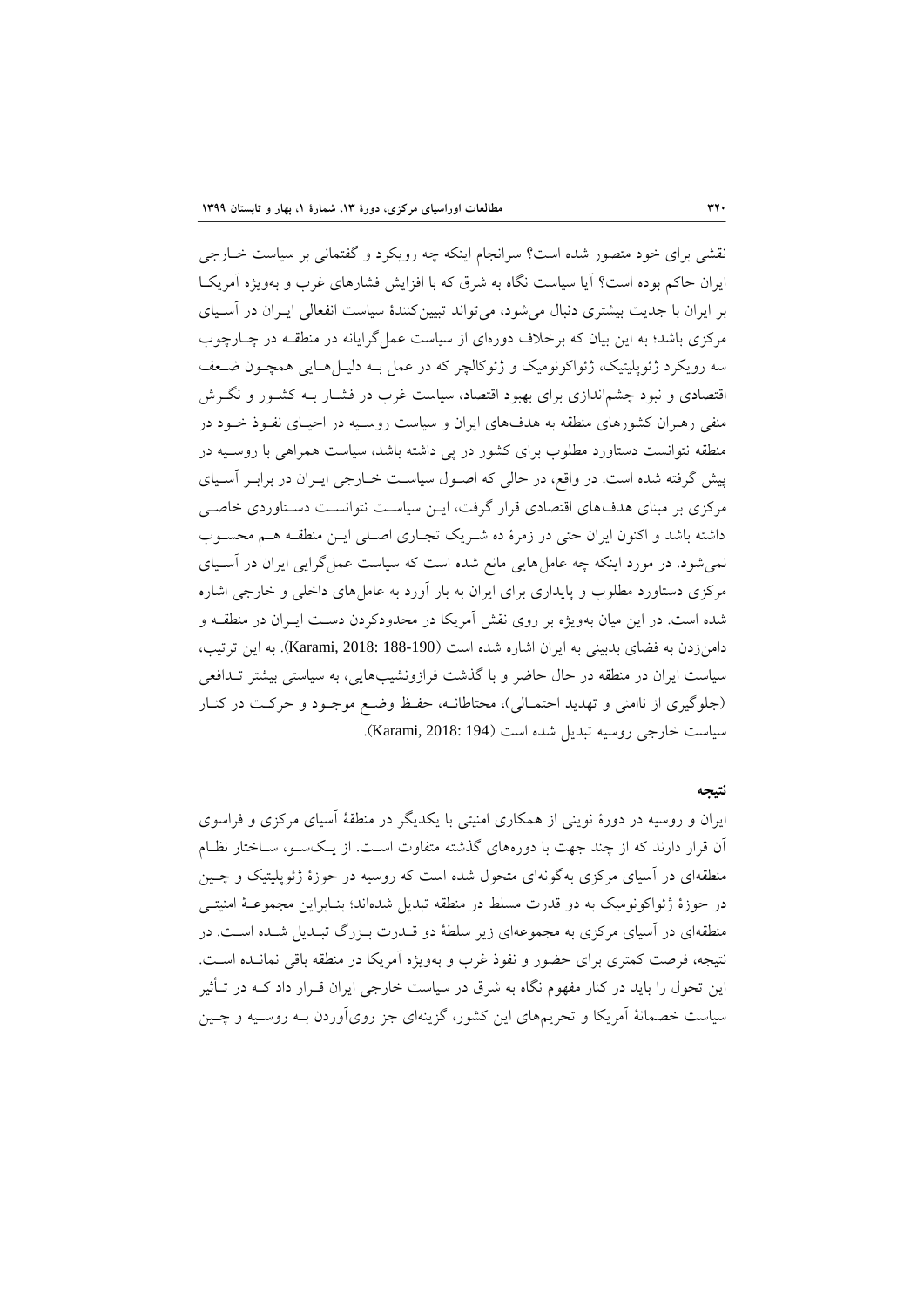باقی نگذاشته است. ایران ثابت کرده اسئت بئه منئافع روسئیه در منطقئه احتئرام مئی گئذارد و برخالف دهۀ نخست پس از فروپاشی اتحئاد شئوروی، نگئرش روسئیه و کشئورهای آسئیای مرکزی به ایران بهعنوان تهدید کمرنگ شده است. از سوی دیگر، روسیۀ رانئده شئده از غئرب کوشیده است هویتی مستقل بهعنوان کشوری اوراسیایی برای خود ترسیم کند. بر ایـن اسـاس، همکاری با ایران بهعنوان یک قدرت منطقهای اثرگذار در آسیای مرکزی برای تیبیئت هژمئونی، اهمیت ویژهای یافته است. در مجموع میتوان گفت که الگوی روابط ایران و روسیه در آسیای مرکزی از الگوی رقابت و همکاری همزمان در حال تغییئر بئه الگئوی همکئاری و همگرایئی است. در الگوی جدید شاهد آن هستیم که دو کشور برخالف گذشته، تمن تئداوم هئم نئوایی ژئوپهیتیک در منطقه، بهسوی همکاریهای ژئواکونومیک و نهادی نیز متمایل شدهاند.

#### **References**

- Allison, Roy (2017), "Russia and the Post-2014 International Legal Order: Revisionism and Realpolitik", **International Affairs**, Vol. 93, No. 3, pp. 519- 543.
- Allison, Roy (2018), "Protective Integration and Security Policy Coordination: Comparing the SCO and CSTO", **The Chinese Journal of International Politics**, Vol. 11, No. 3, pp. 297-338.
- Atai, Farhad and Azam Sheibani (2011), "Grounds for Cooperation and Competition between Russia and Iran in the Central Asian within the Framework of Geopolitics Theory", **Central Eurasia Studies**, Vol. 4, No. 8, pp. 131-151 [in Persian].
- Blank, Stephen (2018), "Neglected no Longer: Washington Returns to Central Asia", **Global Asia**, Vol. 13, No. 3, pp. 72-78.
- Bordachev, Timofei (2018), "Greater Eurasia and Russian Foreign Policy Priorities", **Asian Politics and Policy**, Vol. 10, No. 4, pp. 597-613.
- Buzan, Barry and Ole Wæver (2003), **Regions and Powers: the Structure of International Security**, Cambridge: Cambridge University Press.
- Contessi, Nicola P. (2011), "China, Russia and the Leadership of the SCO: a Tacit Deal Scenario", **China and Eurasia Forum Quarterly**, Vol. 8, No. 4, pp. 101–23.
- **European Union** (2019), "European Union, Trade in Goods with Central Asia", 5 European Commission, Available at: https://webgate.ec.europa. eu/isdb\_results/factsheets/region/details\_central-asia-5\_en.pdf, (Accessed on: 26/1/2020).
- Freedman, Robert (2001), "Russian Policy toward the Middle East since the Collapse of the Soviet Union: the Yeltsin Legacy and the Challenge for Putin", **The Henry M. Jackson School of International Studies, University of Washington**, The Donald Treadgold papers, No. 33, Available at: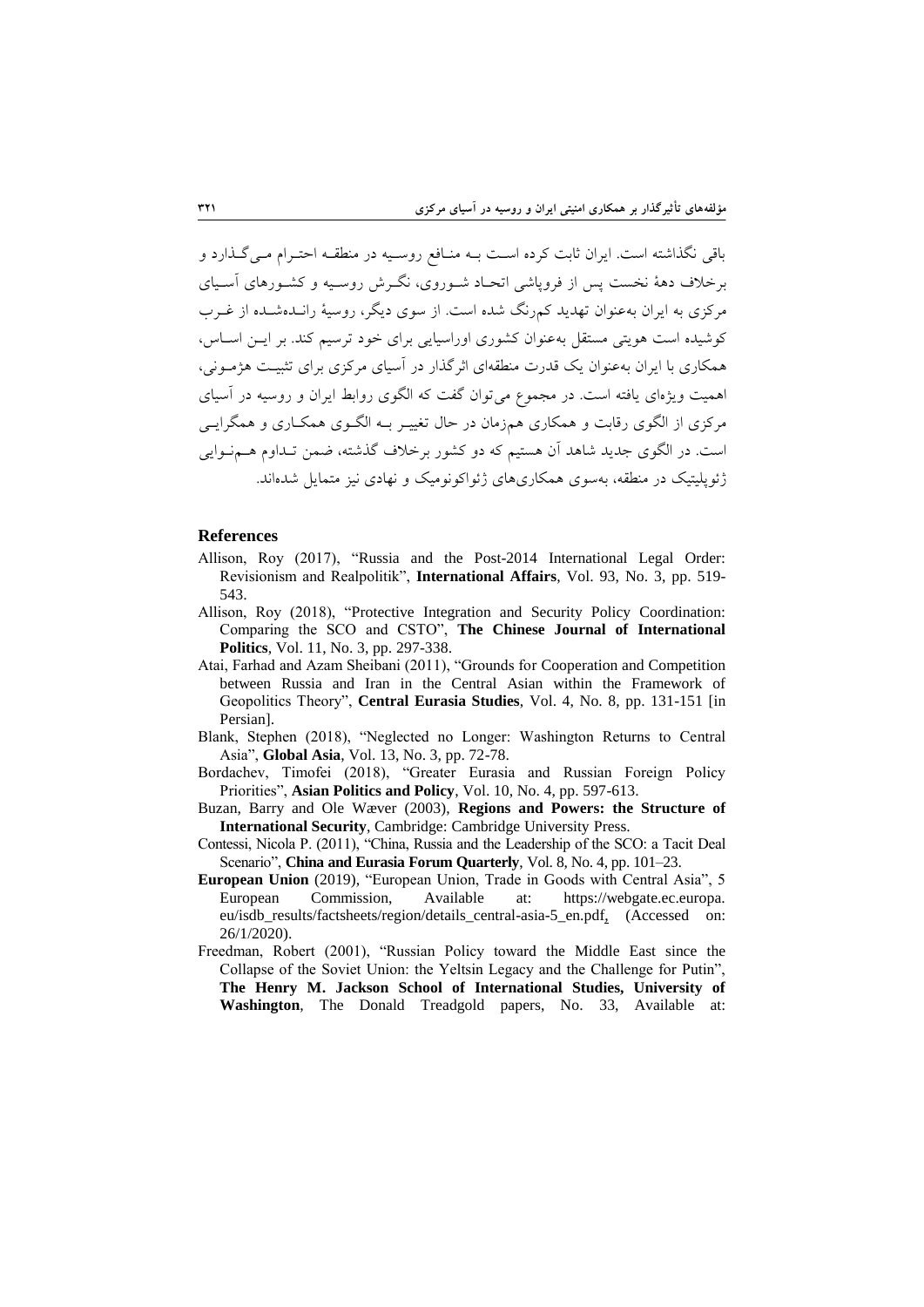https://link.springer.com/chapter/10.1057/9780230590489\_ 10, (Accessed on: 8/1/2020)

- Freedman, Robert O. (2006) "Russia, Iran, and the Nuclear Question: the Putin Record", **Strategic Studies Institute (SSI)**, Available at: https://www.files.ethz.ch/isn/47007/Russia Iran Nuclear Question.pdf, (Accessed on: 28/12/2019)
- Hunter, Shireen T. (2010), **Iran's Foreign Policy in the Post-Soviet Era**, California: Praeger.
- **Izvestia Daily** (2011), "A New Integration Project for Eurasia: the Future in the Making", Available at: https://www.rusemb.org.uk/ press/246, (Accessed on: 24/1/2020).
- Jackson, J. Nicole (2014), "Trans-Regional Security Organizations and Statist Multilateralism in Eurasia", **Europe- Asia Studies**, Vol. 66, No. 2, pp. 181-203.
- Kaczmarski, Marcin (2017), "Non-Western Visions of Regionalism: China's New Silk Road and Russia's Eurasian Economic Union", **International Affairs**, Vol. 93, No. 6, pp. 1357-1376.
- Karami, Jahangir (2010), "Iran and Russia: Eastern Ally or Southern Threat?", **Foreign Relations Quarterly**, Vol. 2, No. 3, pp. 171-199 [in Persian].
- Karami, Jahangir (2018), "Eurasian Policy of Iran, Islamic Revolution and Foreign Policy", **Foreign Policy Quarterly**, Vol. 32, No. 4, pp. 159-200 [in Persian].
- Kelly, Robert E. (2007), "Security Theory in the "New Regionalism", **International Studies Review**, No. 9, pp. 197-229.
- Koolaee, Elaheh (1996), "Russia, West and Iran", **Central Asia and the Caucasus Studies**, Vol. 1, No. 12, pp. 75-94 [in Persian].
- Koolaee, Elaheh (2005), "Iran and Russia under the Presidency of Khatami", **Foreign Policy Quarterly**, Vol. 73, No. 1, pp. 121-152 [in Persian].
- Kreutz, Andrej (2015), **Russia's Place in the World**, New York: Algora.
- Rumer, Boris Z. (2016), **Central Asia at the End of the Transition**, London: Routledge.
- Rumer, Eugene, Richard Sokolsky, Paul Stronsky and Andrew S. Weiss (2017), "Illusions vs. Reality: Twenty-Five Years of US Policy toward Russia, Ukraine, and Eurasia", **Carnegie Endowment for International Peace**, Available at: https://carnegieendowment.org/files/CP\_300\_Brief\_
- Rumer\_Sokolsky\_Stronski\_Task\_Force.pdf, (Accessed on: 15/12/2019).
- **Russia Today** (2015), "Putin: 7,000 People from Ex-Soviet Republics Estimated to Fight Alongside ISIS", Oct. 16, Available at: https://rt.com/ news/318826-putinisis-soviet-republics-fighters, (Accessed on: 29/11/ 2019).
- Sazmand, Bahareh and Hosein Souranari (2019), "Indentity and Interest of Russia within Eurasian Regionalism", **Politics Quarterly**, Vol. 48, No. 4, pp. 979-1000 [in Persian].
- Sherlock, Thomas (2011), "Alone Together: Russia and the US in the Post-Soviet Era", in: Isaiah (Ike) Wilson III and James J. F. Forrest (ed.), **Handbook of Defence Politics: International and Comparative Perspectives**, London: Routledge.